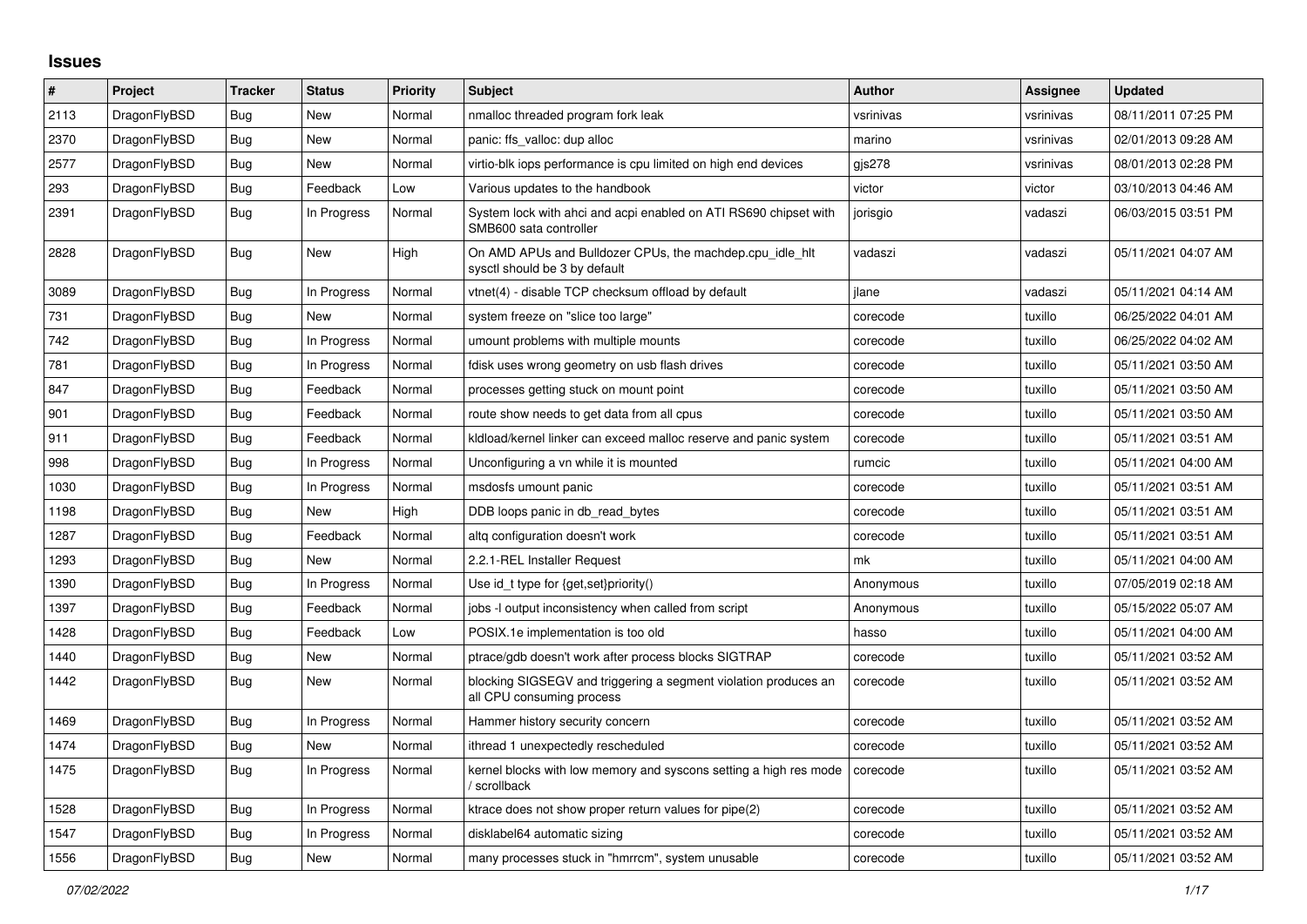| $\vert$ # | Project      | <b>Tracker</b> | <b>Status</b> | <b>Priority</b> | <b>Subject</b>                                                                             | <b>Author</b>    | <b>Assignee</b> | Updated             |
|-----------|--------------|----------------|---------------|-----------------|--------------------------------------------------------------------------------------------|------------------|-----------------|---------------------|
| 1579      | DragonFlyBSD | Bug            | Feedback      | Normal          | dfly 2.4.1 does not like HP DL360G4p and Smart Array 6400 with<br>MSA <sub>20</sub>        | tomaz.borstnar   | tuxillo         | 06/02/2014 02:44 PM |
| 1583      | DragonFlyBSD | Bug            | In Progress   | Normal          | panic: assertion: cursor->trans->sync lock refs $> 0$ in<br>hammer recover cursor          | corecode         | tuxillo         | 05/11/2021 03:53 AM |
| 1584      | DragonFlyBSD | Bug            | In Progress   | Normal          | can't use ssh from jail: debug1: read passphrase: can't open<br>/dev/tty: Device busy      | corecode         | tuxillo         | 05/11/2021 03:53 AM |
| 1587      | DragonFlyBSD | <b>Bug</b>     | Feedback      | Normal          | can't gdb across fork                                                                      | corecode         | tuxillo         | 05/11/2021 03:54 AM |
| 1700      | DragonFlyBSD | Submit         | In Progress   | Normal          | skip boot2 menu on <enter></enter>                                                         | Johannes.Hofmann | tuxillo         | 05/15/2022 08:35 AM |
| 1819      | DragonFlyBSD | <b>Bug</b>     | In Progress   | Low             | truss - Major revamping task list                                                          | tuxillo          | tuxillo         | 11/27/2021 08:45 AM |
| 1876      | DragonFlyBSD | <b>Bug</b>     | <b>New</b>    | Normal          | devfs in jail + logging out from console(ttyv1+) -> panic                                  | qhwt.dfly        | tuxillo         | 05/31/2022 03:24 PM |
| 1921      | DragonFlyBSD | <b>Bug</b>     | In Progress   | Normal          | we miss mlockall                                                                           | alexh            | tuxillo         | 06/18/2022 04:08 AM |
| 2358      | DragonFlyBSD | Bug            | In Progress   | Normal          | DFBSD v3.0.2.32.g928ca - panic: hammer: insufficient undo FIFO<br>space!                   | tuxillo          | tuxillo         | 05/10/2021 02:50 AM |
| 2416      | DragonFlyBSD | Bug            | <b>New</b>    | Normal          | ".' entry can be removed on mounted nfs filesystem                                         | ftigeot          | tuxillo         | 06/03/2014 04:40 AM |
| 2438      | DragonFlyBSD | Submit         | Feedback      | Normal          | <b>TRIM</b> fixes                                                                          | Anonymous        | tuxillo         | 05/11/2021 03:45 AM |
| 2496      | DragonFlyBSD | Bug            | New           | Normal          | NTFS malloc limit exceeded                                                                 | plasmob          | tuxillo         | 02/19/2013 08:47 AM |
| 2717      | DragonFlyBSD | Submit         | Feedback      | Normal          | Out of range numeric handling                                                              | dclink           | tuxillo         | 05/11/2021 04:08 AM |
| 2721      | DragonFlyBSD | Submit         | Feedback      | Low             | Some few zalloc calls to objcache ones replacements                                        | dclink           | tuxillo         | 05/11/2021 04:08 AM |
| 3028      | DragonFlyBSD | <b>Bug</b>     | In Progress   | Normal          | installer: confusion of set/get disk encryption passphrase dialogs                         | liweitianux      | tuxillo         | 06/03/2022 05:13 PM |
| 3145      | DragonFlyBSD | Submit         | In Progress   | Normal          | Update libelf to FreeBSD 12 current and build as base library usable<br>by ports           | davshao          | tuxillo         | 08/20/2021 03:58 PM |
| 3160      | DragonFlyBSD | Submit         | In Progress   | Normal          | State the implementation difference in pkill/pgrep manual                                  | sevan            | tuxillo         | 06/03/2022 05:15 PM |
| 3205      | DragonFlyBSD | Bug            | Feedback      | High            | Go compiler net test failing                                                               | t dfbsd          | tuxillo         | 05/10/2021 02:45 AM |
| 3295      | DragonFlyBSD | <b>Bug</b>     | In Progress   | Normal          | Adapt devel/libvirt for nvmm                                                               | tuxillo          | tuxillo         | 11/03/2021 04:56 PM |
| 3314      | DragonFlyBSD | Bug            | <b>New</b>    | Normal          | Bring virtio console(4) from FreeBSD                                                       | tuxillo          | tuxillo         | 05/29/2022 08:24 AM |
| 3318      | DragonFlyBSD | <b>Bug</b>     | In Progress   | Normal          | Segmenation fault when a process resumed with checkpt exits                                | zabolekar        | tuxillo         | 06/18/2022 08:24 AM |
| 341       | DragonFlyBSD | <b>Bug</b>     | <b>New</b>    | Normal          | Vinum erroneously repors devices as busy                                                   | corecode         | swildner        | 01/21/2012 04:50 AM |
| 1714      | DragonFlyBSD | <b>Bug</b>     | <b>New</b>    | Low             | hwpmc                                                                                      | alexh            | swildner        | 08/18/2012 02:03 PM |
| 2252      | DragonFlyBSD | Bug            | New           | Low             | snd hda not useable if loaded via /boot/loader.conf                                        | xbit             | swildner        | 12/14/2011 12:23 AM |
| 2265      | DragonFlyBSD | Bug            | New           | Normal          | mbsrtowcs does not properly handle invalid mbstate_t in ps                                 | c.turner1        | swildner        | 01/10/2012 07:56 PM |
| 2585      | DragonFlyBSD | Bug            | New           | Normal          | Dfly 3.4.3 on ESXi 5.1, HP Smart Array P410 passthrough<br>recognised, but not functioning | yggdrasil        | swildner        | 05/09/2022 08:14 AM |
| 1302      | DragonFlyBSD | <b>Bug</b>     | In Progress   | Normal          | Checkpoint regression?                                                                     | sjg              | sjg             | 07/10/2013 05:22 PM |
| 1532      | DragonFlyBSD | <b>Bug</b>     | New           | Low             | jemalloc doesn't work on DragonFly                                                         | hasso            | sjg             | 08/02/2011 01:14 AM |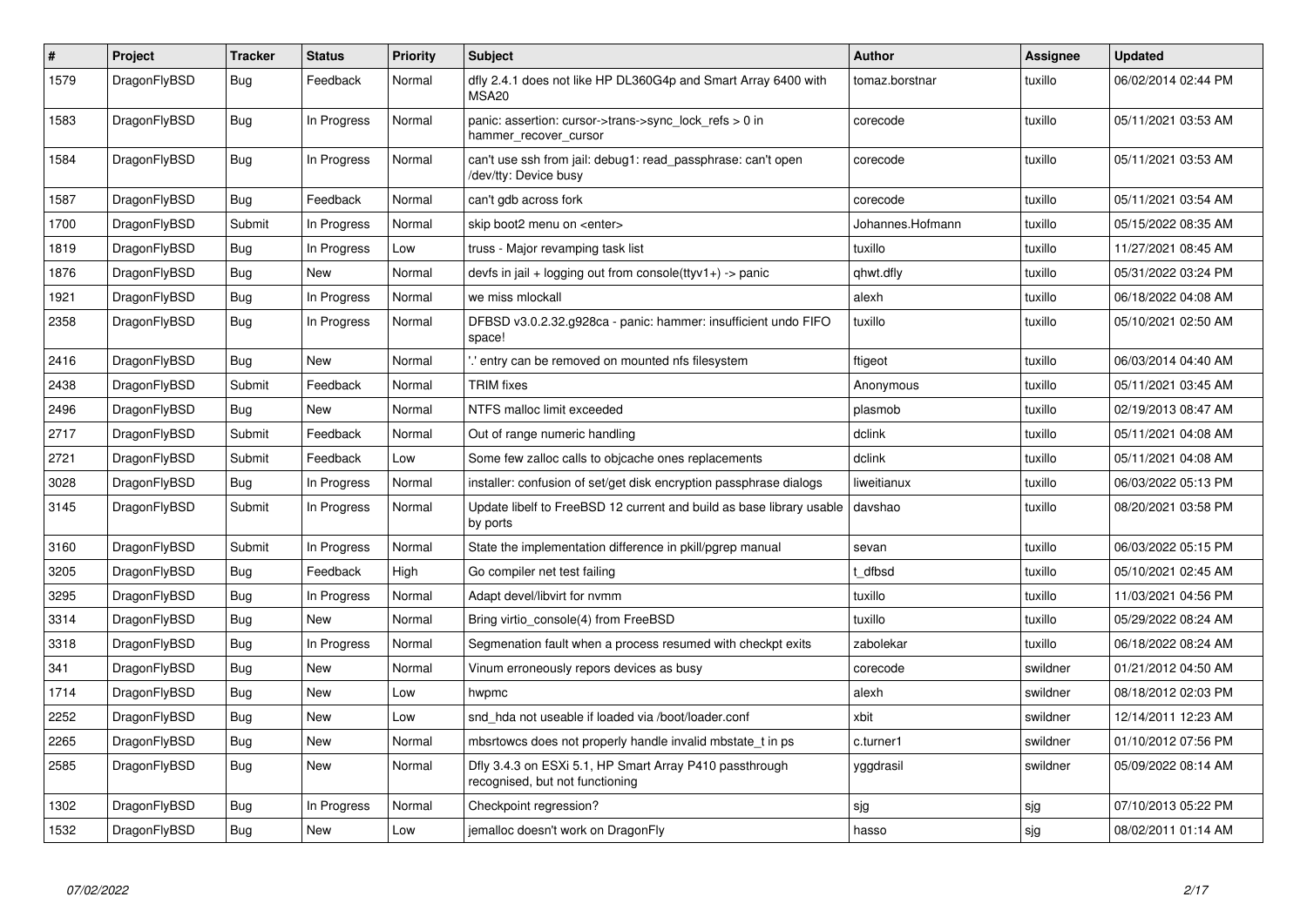| $\sharp$ | Project      | <b>Tracker</b> | <b>Status</b> | <b>Priority</b> | Subject                                                                                                                                                  | Author            | Assignee  | <b>Updated</b>      |
|----------|--------------|----------------|---------------|-----------------|----------------------------------------------------------------------------------------------------------------------------------------------------------|-------------------|-----------|---------------------|
| 1769     | DragonFlyBSD | <b>Bug</b>     | New           | Normal          | panic: assertion: _tp->tt_msg->tt_cpuid == mycpuid in<br>tcp_callout_active                                                                              | pavalos           | sjg       | 05/15/2022 11:07 AM |
| 168      | DragonFlyBSD | <b>Bug</b>     | In Progress   | Normal          | Livelocked limit engaged while trying to setup IPW wireless                                                                                              | mschacht          | sepherosa | 05/11/2021 04:05 AM |
| 2825     | DragonFlyBSD | <b>Bug</b>     | New           | High            | 3x dhclient = hanging system (objcache exhausted)                                                                                                        | jaccovonb         | sepherosa | 05/11/2021 03:55 AM |
| 600      | DragonFlyBSD | <b>Bug</b>     | New           | Low             | /sys/libkern/karc4random                                                                                                                                 | robin_carey5      | profmakx  | 01/19/2015 03:07 AM |
| 2746     | DragonFlyBSD | <b>Bug</b>     | New           | Normal          | some fraction of xterms started from the xmonad window manager<br>get killed with SIGALRM                                                                | isenmann          | profmakx  | 12/28/2014 02:51 AM |
| 2822     | DragonFlyBSD | <b>Bug</b>     | New           | Normal          | USB 3.0 stick throws "reading primary partition table: error<br>accessing offset 000[] for 152" error, while the stick works on any<br>other OS I tested | revuwa            | profmakx  | 06/29/2015 05:56 AM |
| 679      | DragonFlyBSD | <b>Bug</b>     | New           | Low             | Netgraph backward compatibility for old *LEN constants                                                                                                   | nant              | nant      | 02/18/2014 05:45 AM |
| 2549     | DragonFlyBSD | <b>Bug</b>     | In Progress   | Normal          | netgraph7: Kernel page fault.                                                                                                                            | russiane39        | nant      | 05/10/2013 11:20 PM |
| 1969     | DragonFlyBSD | <b>Bug</b>     | New           | Normal          | pf-related network problem                                                                                                                               | pavalos           | lentferj  | 02/01/2011 06:57 PM |
| 385      | DragonFlyBSD | <b>Bug</b>     | Feedback      | Low             | Mail archive address removal                                                                                                                             | justin            | justin    | 03/09/2013 11:24 AM |
| 1946     | DragonFlyBSD | <b>Bug</b>     | <b>New</b>    | Normal          | ieee80211 panic                                                                                                                                          | pavalos           | josepht   | 01/27/2011 06:00 PM |
| 1964     | DragonFlyBSD | <b>Bug</b>     | New           | Normal          | iwn (panic assertion : wlan assert serialized)                                                                                                           | sjmm.ptr          | josepht   | 02/01/2011 12:57 PM |
| 1593     | DragonFlyBSD | <b>Bug</b>     | Feedback      | Normal          | panic: assertion: ccb == ap->ap_err_ccb in ahci_put_err_ccb                                                                                              | ftigeot           | ftigeot   | 05/15/2022 05:09 AM |
| 2870     | DragonFlyBSD | <b>Bug</b>     | New           | High            | Broken text and icons when glamor acceleration is used                                                                                                   | 375gnu            | ftigeot   | 01/31/2016 12:13 AM |
| 3031     | DragonFlyBSD | Submit         | In Progress   | Normal          | Update drm/radeon to Linux 4.7.10 as much as possible                                                                                                    | davshao           | ftigeot   | 08/19/2021 12:33 PM |
| 1411     | DragonFlyBSD | <b>Bug</b>     | Feedback      | Normal          | Burning doesn't work with ahci(4)                                                                                                                        | hasso             | dillon    | 05/11/2021 04:00 AM |
| 1831     | DragonFlyBSD | <b>Bug</b>     | Feedback      | High            | HAMMER "malloc limit exceeded" panic                                                                                                                     | eocallaghan       | dillon    | 06/04/2022 04:38 AM |
| 2037     | DragonFlyBSD | <b>Bug</b>     | Feedback      | Normal          | Panic Bad link elm while building packages                                                                                                               | ftigeot           | dillon    | 04/21/2011 07:20 AM |
| 2092     | DragonFlyBSD | <b>Bug</b>     | <b>New</b>    | Normal          | Panic: Bad link elm 0x next->prev != elm                                                                                                                 | masterblaster     | dillon    | 12/04/2011 12:49 PM |
| 2819     | DragonFlyBSD | <b>Bug</b>     | In Progress   | Normal          | Random micro system freezes after a week of uptime                                                                                                       | ftigeot           | dillon    | 08/16/2015 08:46 PM |
| 3154     | DragonFlyBSD | Submit         | New           | Normal          | Update serial handling in bootloader                                                                                                                     | ddegroot          | dillon    | 11/06/2018 11:21 PM |
| 1127     | DragonFlyBSD | <b>Bug</b>     | Feedback      | Low             | cdrom drive not detected                                                                                                                                 | tgr               | corecode  | 01/15/2015 08:55 AM |
| 1430     | DragonFlyBSD | <b>Bug</b>     | New           | Normal          | Buggy w(1)?                                                                                                                                              | hasso             | alexh     | 11/24/2010 08:09 AM |
| 1538     | DragonFlyBSD | <b>Bug</b>     | New           | Low             | mountroot should probe file systems                                                                                                                      | corecode          | alexh     | 11/24/2010 06:35 PM |
| 2100     | DragonFlyBSD | <b>Bug</b>     | Feedback      | Normal          | devfs related panic                                                                                                                                      | sepherosa         | alexh     | 07/10/2011 02:29 PM |
| 2353     | DragonFlyBSD | <b>Bug</b>     | In Progress   | Normal          | panic: assertion "gd->gd_spinlocks_wr == 0" failed in<br>bsd4 schedulerclock                                                                             | jaydg             | alexh     | 11/28/2012 01:57 AM |
| 243      | DragonFlyBSD | <b>Bug</b>     | Feedback      | Normal          | weird behavior in the shell                                                                                                                              | swildner          |           | 05/31/2022 02:51 PM |
| 285      | DragonFlyBSD | <b>Bug</b>     | Feedback      | Low             | interrupt latency with re without ip address configured                                                                                                  | thomas.nikolajsen |           | 02/20/2014 10:30 AM |
| 331      | DragonFlyBSD | <b>Bug</b>     | In Progress   | Normal          | ftpsesame (aka Bridging S01E03)                                                                                                                          | bastyaelvtars     |           | 03/09/2013 12:28 PM |
| 570      | DragonFlyBSD | <b>Bug</b>     | Feedback      | Normal          | 1.8.x: ACPI problems                                                                                                                                     | qhwt+dfly         |           | 06/02/2014 03:45 AM |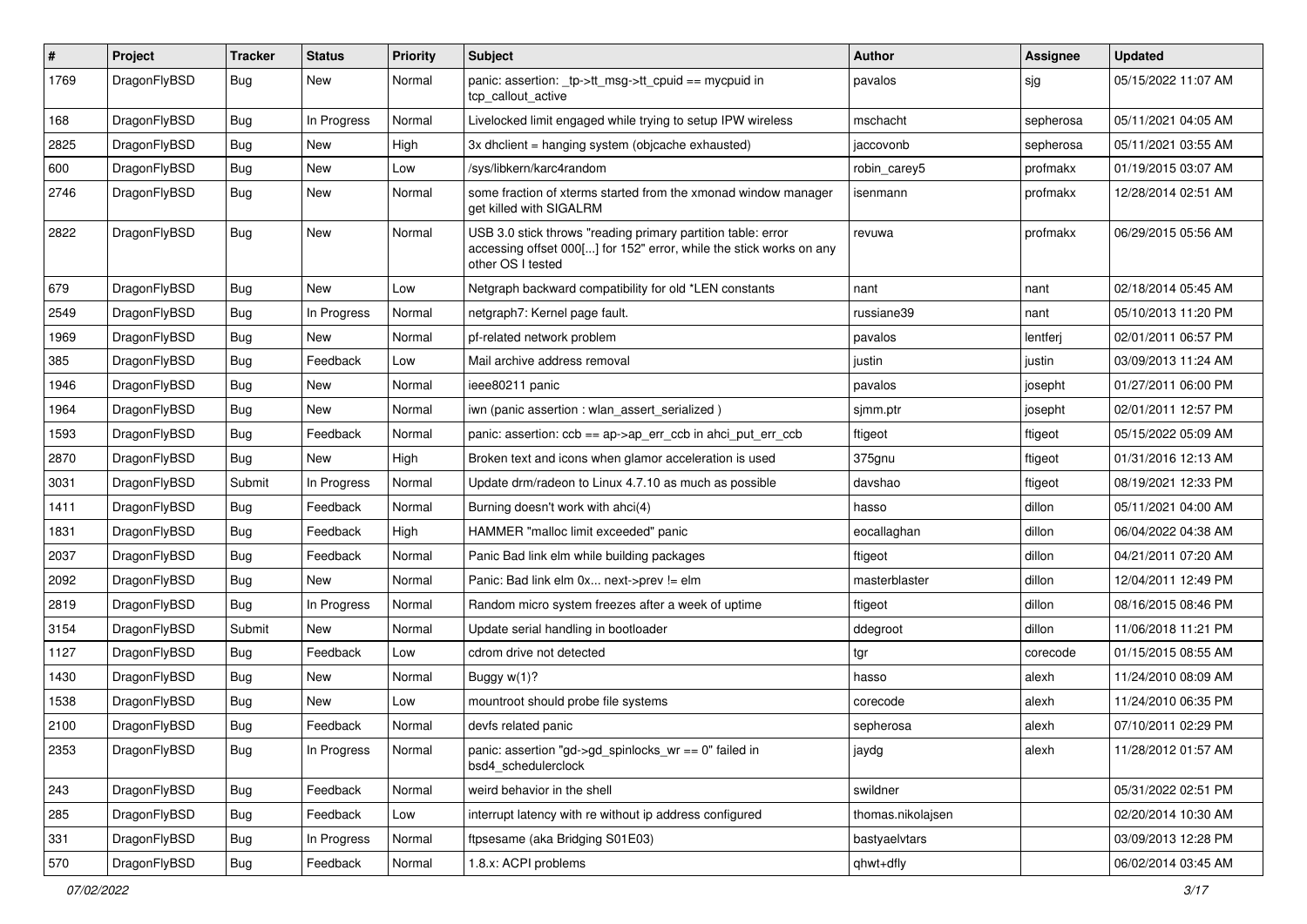| $\pmb{\#}$ | Project      | <b>Tracker</b> | <b>Status</b> | <b>Priority</b> | Subject                                                                         | <b>Author</b>      | Assignee | Updated             |
|------------|--------------|----------------|---------------|-----------------|---------------------------------------------------------------------------------|--------------------|----------|---------------------|
| 599        | DragonFlyBSD | <b>Bug</b>     | <b>New</b>    | Urgent          | 1.9.0 reproducable panic                                                        | pavalos            |          | 12/22/2010 01:08 AM |
| 604        | DragonFlyBSD | Bug            | In Progress   | Normal          | 1.8.1-RELEASE - clock runs fast on mainboard ASUS P5A-B                         | veti               |          | 05/11/2021 03:55 AM |
| 725        | DragonFlyBSD | Bug            | In Progress   | Low             | 'make distribution' fails w/'ro' /usr/obj                                       | c.turner           |          | 03/09/2013 01:01 PM |
| 806        | DragonFlyBSD | <b>Bug</b>     | Feedback      | Normal          | boot error on MacBook                                                           | tralamazza         |          | 06/04/2022 05:28 AM |
| 846        | DragonFlyBSD | <b>Bug</b>     | Feedback      | Normal          | USB bugs:usb mouse can't used!                                                  | frankning          |          | 01/15/2015 08:36 AM |
| 884        | DragonFlyBSD | Bug            | In Progress   | High            | Performance/memory problems under filesystem IO load                            | hasso              |          | 05/11/2021 03:50 AM |
| 979        | DragonFlyBSD | <b>Bug</b>     | Feedback      | Normal          | Failure-prone USB mass storage (SB600? msdosfs? CAM?)                           | floid              |          | 01/15/2015 08:38 AM |
| 989        | DragonFlyBSD | <b>Bug</b>     | <b>New</b>    | Normal          | installer/fdisk trouble with wrapped values                                     | Discodestroyer     |          | 02/18/2014 06:27 AM |
| 1101       | DragonFlyBSD | <b>Bug</b>     | Feedback      | Normal          | ohci related panic                                                              | polachok           |          | 05/11/2021 04:00 AM |
| 1144       | DragonFlyBSD | <b>Bug</b>     | Feedback      | Normal          | Incorrect clock under KVM                                                       | msylvan            |          | 03/09/2013 01:17 PM |
| 1148       | DragonFlyBSD | Bug            | In Progress   | Low             | BCM4311 wireless network adapter detected but not functional                    | archimedes.gaviola |          | 05/11/2021 04:00 AM |
| 1181       | DragonFlyBSD | Bug            | In Progress   | Normal          | ACX111 panic                                                                    | elekktretterr      |          | 05/11/2021 04:00 AM |
| 1185       | DragonFlyBSD | <b>Bug</b>     | <b>New</b>    | High            | need a tool to merge changes into /etc                                          | wa1ter             |          | 02/18/2014 06:02 AM |
| 1192       | DragonFlyBSD | Submit         | <b>New</b>    | Normal          | KKASSERTs in sys/kern/uipc {msg,socket}.c are too strict                        | rumcic             |          | 05/11/2021 04:07 AM |
| 1193       | DragonFlyBSD | <b>Bug</b>     | <b>New</b>    | Normal          | kernel doesn't recognize cdrom drive                                            | nonsolosoft        |          | 01/25/2014 09:11 PM |
| 1194       | DragonFlyBSD | Bug            | New           | Normal          | SCSI errors while trying to copy photos from my camera                          | elekktretterr      |          | 01/14/2015 04:39 PM |
| 1218       | DragonFlyBSD | <b>Bug</b>     | In Progress   | Normal          | panic: assertion: $error == 0$ in hammer start transaction                      | rumcic             |          | 05/11/2021 04:00 AM |
| 1246       | DragonFlyBSD | <b>Bug</b>     | New           | Normal          | bad resolution (monitor desync) with livedvd                                    | Przem0l            |          | 02/18/2014 06:29 AM |
| 1249       | DragonFlyBSD | Bug            | Feedback      | Normal          | panic: ffs_vfree: freeing free inode                                            | rumcic             |          | 03/10/2013 05:13 AM |
| 1250       | DragonFlyBSD | <b>Bug</b>     | Feedback      | Normal          | Panic upon plugging an USB flash drive into the machine                         | rumcic             |          | 03/10/2013 05:17 AM |
| 1282       | DragonFlyBSD | <b>Bug</b>     | Feedback      | Normal          | panic (trap 12) when booting SMP kernel on Atom 330 (dual core)                 | tomaz.borstnar     |          | 05/11/2021 04:00 AM |
| 1307       | DragonFlyBSD | Bug            | In Progress   | Normal          | hammer tid -2 shows unexpected result                                           | corecode           |          | 10/18/2016 05:29 PM |
| 1313       | DragonFlyBSD | <b>Bug</b>     | New           | Low             | Signal code in kernel needs major overhaul (signal queues,<br>si code, si addr) | hasso              |          | 05/11/2021 04:00 AM |
| 1330       | DragonFlyBSD | <b>Bug</b>     | Feedback      | Normal          | Hammer, usb disk, SYNCHRONIZE CACHE failure                                     | josepht            |          | 06/02/2014 04:56 AM |
| 1332       | DragonFlyBSD | <b>Bug</b>     | Feedback      | Normal          | DFBSD 2.2 - Booting usbcdrom/usbsticks on thinkpad hangs on<br>"BTX Halted"     | tuxillo            |          | 05/11/2021 04:00 AM |
| 1336       | DragonFlyBSD | Bug            | In Progress   | Normal          | Still looking for reports of missed directory entries w/ HAMMER                 | dillon             |          | 05/11/2021 04:00 AM |
| 1368       | DragonFlyBSD | <b>Bug</b>     | In Progress   | Normal          | suspend signal race?                                                            | qhwt+dfly          |          | 05/11/2021 03:51 AM |
| 1387       | DragonFlyBSD | Bug            | Feedback      | Normal          | zero-size malloc and ps: kvm getprocs: Bad address                              | qhwt+dfly          |          | 05/11/2021 04:00 AM |
| 1398       | DragonFlyBSD | Submit         | In Progress   | Normal          | hdestroy(3) restricts hash key to point to malloc'ed space                      | Anonymous          |          | 08/20/2021 04:06 PM |
| 1429       | DragonFlyBSD | Bug            | Feedback      | Normal          | vkernel bug - "mfree: m->m_nextpkt != NULL"                                     | dillon             |          | 05/11/2021 04:00 AM |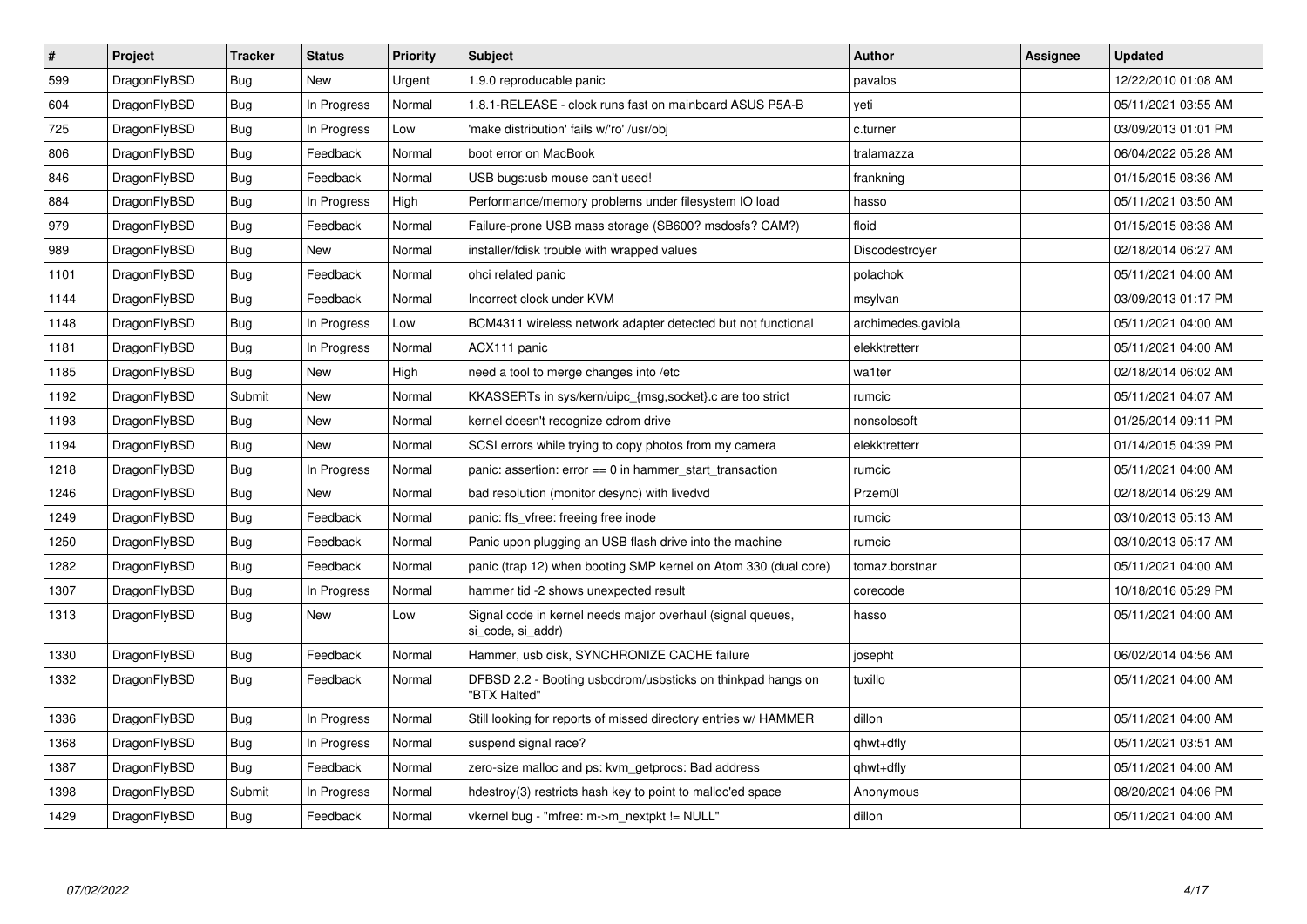| $\pmb{\#}$ | Project      | <b>Tracker</b> | <b>Status</b> | <b>Priority</b> | Subject                                                                                                                                                   | Author        | Assignee | <b>Updated</b>      |
|------------|--------------|----------------|---------------|-----------------|-----------------------------------------------------------------------------------------------------------------------------------------------------------|---------------|----------|---------------------|
| 1448       | DragonFlyBSD | Bug            | Feedback      | Normal          | panic: assertion: _tp->tt_msg->tt_cpuid == mycpuid in<br>tcp_callout_active tcp_output tcp_usr_send netmsg_pru_send<br>netmsg_service tcpmsg_service_loop | dillon        |          | 05/11/2021 04:00 AM |
| 1454       | DragonFlyBSD | Bug            | Feedback      | Normal          | Unable to boot from external USB DVD drive                                                                                                                | elekktretterr |          | 05/11/2021 04:01 AM |
| 1456       | DragonFlyBSD | <b>Bug</b>     | Feedback      | Normal          | Microsoft wireless desktop problems                                                                                                                       | elekktretterr |          | 01/15/2015 08:34 AM |
| 1463       | DragonFlyBSD | <b>Bug</b>     | New           | Normal          | Mountroot before drives are initialized                                                                                                                   | elekktretterr |          | 12/07/2010 01:30 PM |
| 1481       | DragonFlyBSD | Bug            | Feedback      | Normal          | panic: assertion: kva_p(buf) in soopt_from_kbuf (after ipfw pipe<br>show, 2.2.1-R)                                                                        | combiner      |          | 05/11/2021 04:01 AM |
| 1486       | DragonFlyBSD | <b>Bug</b>     | Feedback      | Normal          | Interrupt storm related to SATA DVD device                                                                                                                | hasso         |          | 05/11/2021 04:01 AM |
| 1489       | DragonFlyBSD | Bug            | Feedback      | Normal          | panic: ufs dirbad: bad dir                                                                                                                                | rumcic        |          | 03/10/2013 04:34 AM |
| 1502       | DragonFlyBSD | <b>Bug</b>     | In Progress   | Normal          | Lock while deleting files from nohistory HAMMER directories                                                                                               | hasso         |          | 03/10/2013 04:28 AM |
| 1521       | DragonFlyBSD | Bug            | Feedback      | Normal          | amd64 2.4 livecd won't mount root at boot                                                                                                                 | bolapara      |          | 01/28/2018 03:45 AM |
| 1525       | DragonFlyBSD | <b>Bug</b>     | <b>New</b>    | Normal          | boehm-gc problems                                                                                                                                         | hasso         |          | 10/13/2012 07:13 PM |
| 1559       | DragonFlyBSD | <b>Bug</b>     | New           | Normal          | kernel trap                                                                                                                                               | phma          |          | 11/27/2021 08:43 AM |
| 1560       | DragonFlyBSD | <b>Bug</b>     | Feedback      | Normal          | Unable to modify partition table on ThinkPad T61p during install                                                                                          | rehsack       |          | 01/15/2015 08:57 AM |
| 1563       | DragonFlyBSD | <b>Bug</b>     | Feedback      | Normal          | reset(1) doesn't reset terminal to the defaults                                                                                                           | hasso         |          | 03/10/2013 04:17 AM |
| 1577       | DragonFlyBSD | Bug            | Feedback      | Normal          | panic: assertion: leaf->base.obj id == ip->obj id in<br>hammer_ip_delete_range                                                                            | qhwt+dfly     |          | 05/11/2021 04:01 AM |
| 1580       | DragonFlyBSD | Bug            | Feedback      | Normal          | Panic (Fatal trap 12: page fault while in kernel mode) while playing<br>with pf and netif names                                                           | rumcic        |          | 12/21/2018 01:21 AM |
| 1591       | DragonFlyBSD | <b>Bug</b>     | Feedback      | Normal          | Lenovo X301 hangs with AHCI Driver CMD TIMEOUT<br>STS=d0 <bsy></bsy>                                                                                      | eocallaghan   |          | 05/11/2021 04:05 AM |
| 1592       | DragonFlyBSD | Bug            | Feedback      | Normal          | AcpiOSUnmapMemory: Warning, deallocation did not track<br>allocation.                                                                                     | eocallaghan   |          | 06/02/2014 07:45 AM |
| 1594       | DragonFlyBSD | <b>Bug</b>     | <b>New</b>    | Normal          | Kernel panic during boot from Live CD on Dell E6400                                                                                                       | bodie         |          | 05/11/2021 03:54 AM |
| 1613       | DragonFlyBSD | <b>Bug</b>     | Feedback      | Normal          | USB Keyboard not working on master                                                                                                                        | elekktretterr |          | 05/11/2021 04:05 AM |
| 1618       | DragonFlyBSD | <b>Bug</b>     | Feedback      | Normal          | collision for 'struct pmap' when using RPC and <sys user.h=""></sys>                                                                                      | carenas       |          | 05/11/2021 04:05 AM |
| 1634       | DragonFlyBSD | <b>Bug</b>     | New           | Normal          | panic: spin lock: 0xe4ad1320, indefinitive wait!                                                                                                          | elekktretterr |          | 01/19/2015 03:21 AM |
| 1661       | DragonFlyBSD | <b>Bug</b>     | In Progress   | Normal          | panic on password entry mount smb filesystem                                                                                                              | vsrinivas     |          | 11/27/2021 08:29 AM |
| 1668       | DragonFlyBSD | <b>Bug</b>     | Feedback      | Normal          | Power button not working                                                                                                                                  | elekktretterr |          | 03/10/2013 06:22 AM |
| 1669       | DragonFlyBSD | Bug            | In Progress   | Normal          | Drive wont open using button                                                                                                                              | elekktretterr |          | 02/29/2012 12:05 PM |
| 1672       | DragonFlyBSD | Bug            | Feedback      | Normal          | panic (trap 12) around btree_search() in 2.4.1-RELEASE                                                                                                    | floid         |          | 01/19/2015 03:36 AM |
| 1695       | DragonFlyBSD | <b>Bug</b>     | New           | Normal          | NFS-related system breakdown                                                                                                                              | Anonymous     |          | 04/10/2014 12:35 AM |
| 1717       | DragonFlyBSD | Bug            | Feedback      | Normal          | HAMMER panic in hammer_cursor_down()                                                                                                                      | josepht1      |          | 05/11/2021 04:05 AM |
| 1718       | DragonFlyBSD | Bug            | Feedback      | Normal          | IDE disk drive not detected by x86_64 2.6.1 Live CD                                                                                                       | bcox          |          | 11/27/2021 08:25 AM |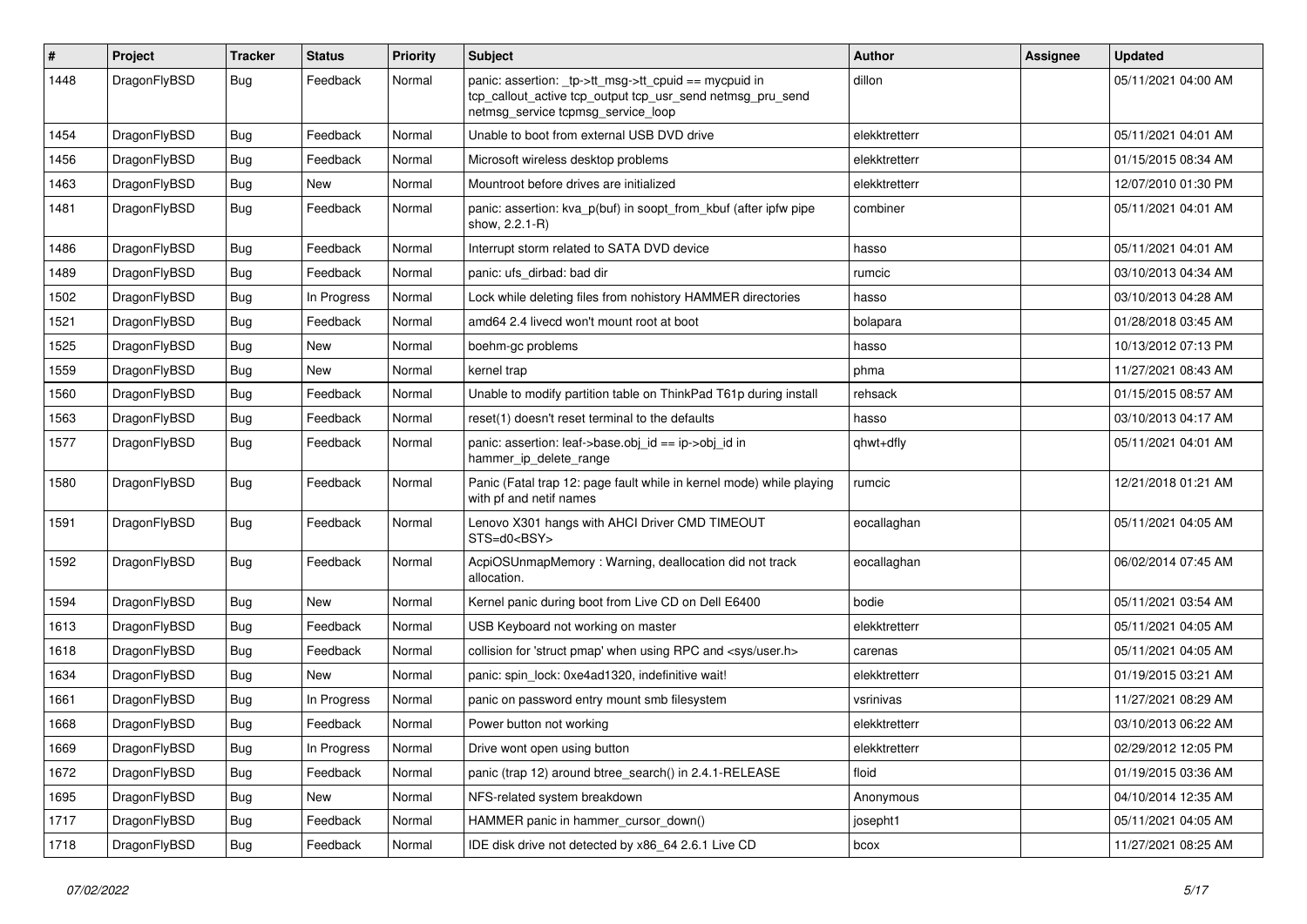| $\#$ | Project      | <b>Tracker</b> | <b>Status</b> | <b>Priority</b> | <b>Subject</b>                                                                                                                                                                                    | Author             | Assignee | <b>Updated</b>      |
|------|--------------|----------------|---------------|-----------------|---------------------------------------------------------------------------------------------------------------------------------------------------------------------------------------------------|--------------------|----------|---------------------|
| 1727 | DragonFlyBSD | <b>Bug</b>     | Feedback      | Normal          | CD boot panic (2.6.1) (usb?)                                                                                                                                                                      | kiril              |          | 05/15/2022 05:10 AM |
| 1744 | DragonFlyBSD | <b>Bug</b>     | In Progress   | Normal          | HAMMER fsstress panic in hammer_setup_child_callback                                                                                                                                              | vsrinivas          |          | 05/11/2021 04:05 AM |
| 1745 | DragonFlyBSD | <b>Bug</b>     | Feedback      | Normal          | kmalloc panic                                                                                                                                                                                     | josepht            |          | 05/11/2021 04:05 AM |
| 1749 | DragonFlyBSD | <b>Bug</b>     | In Progress   | Normal          | HAMMER fsstress panic in hammer flush inode core<br>'ip->flush_state != HAMMER_FST_FLUSH'                                                                                                         | vsrinivas          |          | 05/11/2021 04:06 AM |
| 1774 | DragonFlyBSD | <b>Bug</b>     | New           | Normal          | New IP header cleanup branch available for testing                                                                                                                                                | dillon             |          | 05/15/2022 10:59 AM |
| 1786 | DragonFlyBSD | Bug            | <b>New</b>    | Normal          | Calling NULL function pointer initiates panic loop                                                                                                                                                | sjg                |          | 10/11/2010 05:28 PM |
| 1818 | DragonFlyBSD | Bug            | New           | Normal          | panic: Bad tailq NEXT (kqueue issue ?)                                                                                                                                                            | ftigeot            |          | 05/15/2022 11:40 AM |
| 1824 | DragonFlyBSD | Bug            | Feedback      | Normal          | kernel panic, x86, 2.7.3.859.ge5104                                                                                                                                                               | akirchhoff135014   |          | 03/10/2013 07:49 AM |
| 1826 | DragonFlyBSD | <b>Bug</b>     | New           | Normal          | panic during boot: assertion so->so_port  in tcp_input                                                                                                                                            | ftigeot            |          | 05/15/2022 11:05 AM |
| 1836 | DragonFlyBSD | Bug            | New           | Normal          | Incorrect TCP checksum show up in tcpdump                                                                                                                                                         | robgar1            |          | 05/15/2022 11:22 AM |
| 1850 | DragonFlyBSD | Bug            | New           | Normal          | volume-add on hammer root fs panic                                                                                                                                                                | Johannes.Hofmann   |          | 04/18/2019 04:27 AM |
| 1860 | DragonFlyBSD | <b>Bug</b>     | Feedback      | Normal          | Panic while creating UFS fs on vn(4) for initrd                                                                                                                                                   | matthias           |          | 02/29/2012 07:16 AM |
| 1861 | DragonFlyBSD | <b>Bug</b>     | New           | Normal          | panic via kprintf (lockmgr called in a hard section)                                                                                                                                              | vsrinivas          |          | 10/11/2010 12:56 AM |
| 1867 | DragonFlyBSD | <b>Bug</b>     | New           | Normal          | it(4) motherboard and fan problems                                                                                                                                                                | tuxillo            |          | 07/08/2011 10:48 AM |
| 1873 | DragonFlyBSD | <b>Bug</b>     | New           | Normal          | Panic upon usb mouse detach and reattaching                                                                                                                                                       | rumcic             |          | 02/01/2011 09:53 AM |
| 1874 | DragonFlyBSD | <b>Bug</b>     | New           | Normal          | mpd listening on all IPs, accepting only on one                                                                                                                                                   | rumcic             |          | 05/08/2011 01:01 PM |
| 1877 | DragonFlyBSD | <b>Bug</b>     | New           | Normal          | Freeze during 1st hammer cleanup after new install                                                                                                                                                | elekktretterr      |          | 05/15/2022 11:43 AM |
| 1882 | DragonFlyBSD | <b>Bug</b>     | New           | Low             | Idea for handling new USB vendor/device codes                                                                                                                                                     | bmk                |          | 10/20/2010 12:15 PM |
| 1884 | DragonFlyBSD | Bug            | New           | Normal          | System completely freezes while listening music (devbuf: malloc<br>limit exceeded)                                                                                                                | shamaz             |          | 01/24/2011 05:00 PM |
| 1899 | DragonFlyBSD | Bug            | New           | Normal          | Keyboard doesn't work                                                                                                                                                                             | fransm             |          | 05/15/2022 03:32 PM |
| 1907 | DragonFlyBSD | <b>Bug</b>     | New           | Normal          | Hammer crash in hammer_flusher_flush()                                                                                                                                                            | swildner           |          | 11/11/2010 05:07 AM |
| 1913 | DragonFlyBSD | <b>Bug</b>     | New           | Normal          | panic: assertion: ip->flush_state != HAMMER_FST_FLUSH in<br>hammer_flush_inode_core                                                                                                               | swildner           |          | 11/20/2010 05:27 PM |
| 1916 | DragonFlyBSD | Bug            | New           | Normal          | Constant crashes on x86_64 with UFS                                                                                                                                                               | lentferj           |          | 11/21/2010 07:40 PM |
| 1917 | DragonFlyBSD | <b>Bug</b>     | New           | Normal          | panic: assertion: (RB EMPTY(&ip->rec tree) && (ip->flags &<br>HAMMER_INODE_XDIRTY) == 0)    (!RB_EMPTY(&ip->rec_tree)<br>&& (ip->flags & HAMMER_INODE_XDIRTY) != 0) in<br>hammer_flush_inode_done | qhwt.dfly          |          | 11/24/2010 03:23 AM |
| 1920 | DragonFlyBSD | Bug            | New           | High            | system hangs                                                                                                                                                                                      | zhtw               |          | 11/22/2010 08:59 AM |
| 1923 | DragonFlyBSD | Bug            | New           | Normal          | Abysmal NFS performance with IPv6                                                                                                                                                                 | ftigeot            |          | 12/05/2010 09:34 PM |
| 1935 | DragonFlyBSD | <b>Bug</b>     | New           | Normal          | mouse does not work after switching between x and console                                                                                                                                         | shamaz             |          | 12/13/2010 10:06 AM |
| 1939 | DragonFlyBSD | Bug            | New           | Normal          | Panic on nightly build and stress test box                                                                                                                                                        | lentferj           |          | 12/18/2010 08:41 AM |
| 1941 | DragonFlyBSD | Bug            | New           | Normal          | wlan config crash                                                                                                                                                                                 | abandon.every.hope |          | 12/24/2010 07:54 PM |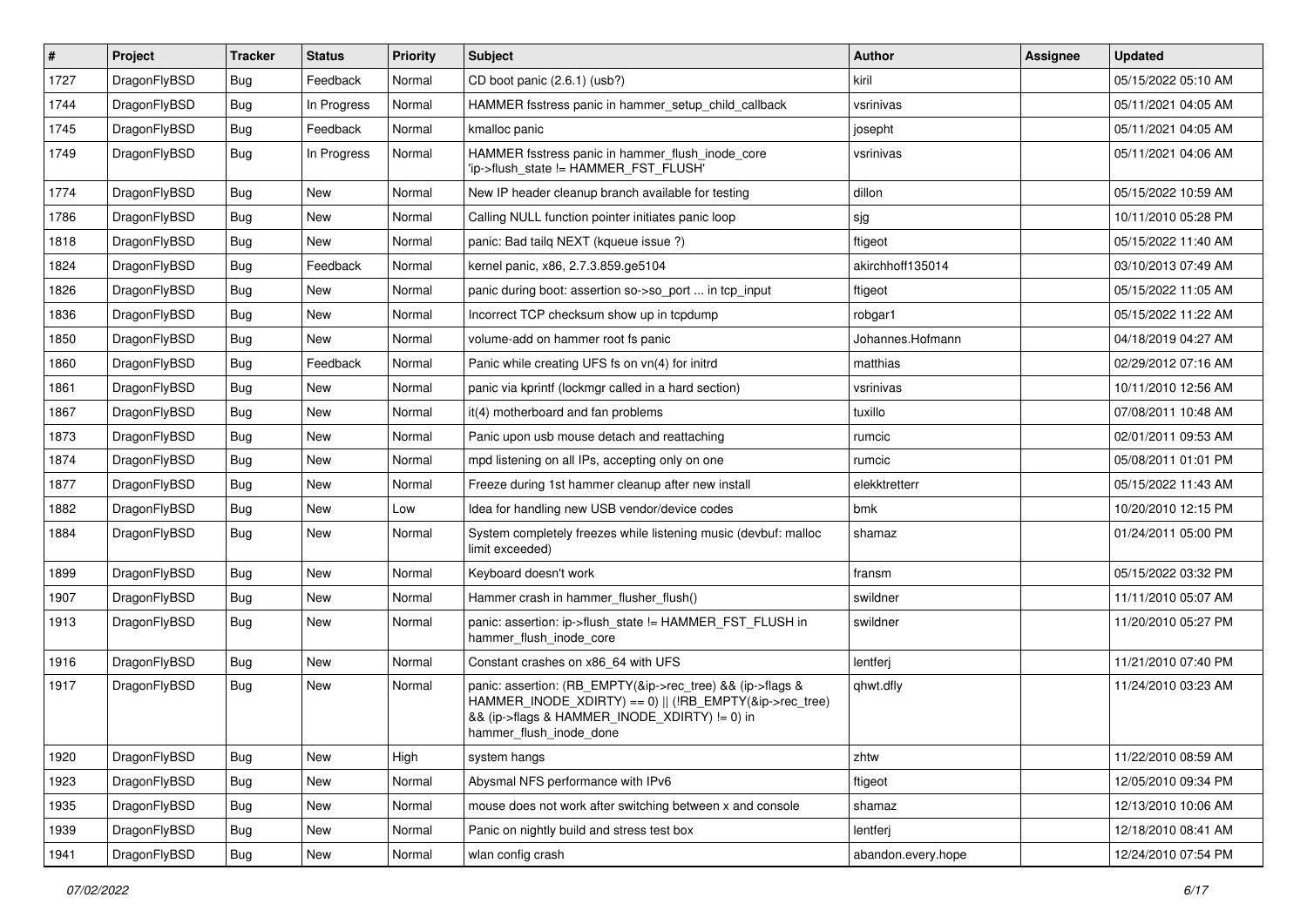| $\vert$ # | Project      | <b>Tracker</b> | <b>Status</b> | <b>Priority</b> | <b>Subject</b>                                                                             | <b>Author</b>     | Assignee | Updated             |
|-----------|--------------|----------------|---------------|-----------------|--------------------------------------------------------------------------------------------|-------------------|----------|---------------------|
| 1942      | DragonFlyBSD | Bug            | New           | Normal          | locking against myself in getcacheblk()?                                                   | qhwt.dfly         |          | 05/31/2022 02:15 PM |
| 1943      | DragonFlyBSD | Bug            | New           | Normal          | hammer assertion panic                                                                     | peter             |          | 12/27/2010 12:45 AM |
| 1944      | DragonFlyBSD | <b>Bug</b>     | New           | Normal          | panic: backing object 0xdea7b258 was somehow re-referenced<br>during collapse!             | sepherosa         |          | 12/27/2010 02:06 AM |
| 1947      | DragonFlyBSD | <b>Bug</b>     | <b>New</b>    | Low             | GA-880GM-UD2H (rev. 1.3) AHCI fails to detect disks at the end of<br>the RAID controller   | eocallaghan       |          | 11/27/2021 08:46 AM |
| 1949      | DragonFlyBSD | Bug            | <b>New</b>    | Normal          | iwn panic                                                                                  | pavalos           |          | 01/30/2011 03:21 AM |
| 1951      | DragonFlyBSD | <b>Bug</b>     | New           | Normal          | dma timeouts at phyaddr on a good hdd                                                      | peur.neu          |          | 01/04/2011 07:12 AM |
| 1959      | DragonFlyBSD | <b>Bug</b>     | <b>New</b>    | Normal          | DFBSD v2.9.1.422.gc98f2 - Panic during boot - IPv6 and PF                                  | tuxillo           |          | 01/13/2011 03:37 AM |
| 1961      | DragonFlyBSD | <b>Bug</b>     | <b>New</b>    | Normal          | Can't create dump from DDB                                                                 | shamaz            |          | 01/29/2011 09:02 PM |
| 1975      | DragonFlyBSD | Bug            | <b>New</b>    | Normal          | Applications seg fault in select() and poll()                                              | rumcic            |          | 05/31/2022 02:58 PM |
| 1982      | DragonFlyBSD | <b>Bug</b>     | New           | Low             | There is no linuxulator on x86-64                                                          | herrgard          |          | 05/31/2022 02:25 PM |
| 1984      | DragonFlyBSD | <b>Bug</b>     | New           | Normal          | hammer mount fails after crash - HAMMER: FIFO record bad head<br>signature                 | thomas.nikolajsen |          | 03/08/2011 06:57 PM |
| 1990      | DragonFlyBSD | <b>Bug</b>     | New           | Normal          | /mnt too large to mount                                                                    | peur.neu          |          | 02/16/2011 11:24 PM |
| 2004      | DragonFlyBSD | Bug            | New           | Normal          | LWKT WAIT IPIQ panic                                                                       | steve             |          | 03/08/2011 05:46 PM |
| 2008      | DragonFlyBSD | <b>Bug</b>     | New           | Normal          | lwkt setcpu remote: td->td flags 00800621 console flood                                    | pavalos           |          | 03/06/2011 09:37 PM |
| 2013      | DragonFlyBSD | Bug            | In Progress   | Normal          | oversized DMA request loop                                                                 | josepht           |          | 05/11/2021 04:06 AM |
| 2020      | DragonFlyBSD | Bug            | New           | Low             | Port brcm80211 driver from Linux to DragonFly BSD                                          | studer            |          | 03/05/2011 10:54 PM |
| 2042      | DragonFlyBSD | <b>Bug</b>     | New           | Normal          | kernel panic, when run boot0cfg                                                            | sepherosa         |          | 05/31/2022 03:01 PM |
| 2045      | DragonFlyBSD | <b>Bug</b>     | <b>New</b>    | Normal          | ral(4): Fatal trap 12: page fault while in kernel mode (two panics)                        | herrgard          |          | 11/03/2011 05:34 PM |
| 2048      | DragonFlyBSD | Bug            | <b>New</b>    | Normal          | panic: ffs_sync: rofs mod                                                                  | pavalos           |          | 04/12/2011 05:45 AM |
| 2051      | DragonFlyBSD | <b>Bug</b>     | New           | Normal          | No ipv6 lan route entry created on 2.10                                                    | ftigeot           |          | 04/21/2011 10:37 AM |
| 2052      | DragonFlyBSD | Bug            | New           | Normal          | Kernel panic: CPU APIC ID out of range                                                     | Anonymous         |          | 05/02/2011 11:06 AM |
| 2055      | DragonFlyBSD | Bug            | New           | Normal          | $ssh + IPV6 + bridge \Rightarrow connection freezes$                                       | steve             |          | 04/24/2011 07:13 PM |
| 2061      | DragonFlyBSD | Bug            | New           | Normal          | USB keyboard boot panic                                                                    | sjg               |          | 05/04/2012 12:20 AM |
| 2067      | DragonFlyBSD | <b>Bug</b>     | New           | Normal          | sound/pcm: "play interrupt timeout, channel dead"                                          | matthiasr         |          | 05/11/2021 03:55 AM |
| 2071      | DragonFlyBSD | <b>Bug</b>     | <b>New</b>    | High            | Panic on assertion: (int)(flg->seq - seq) > 0 in hammer_flusher_flush<br>after inode error | vsrinivas         |          | 06/12/2011 07:59 AM |
| 2072      | DragonFlyBSD | <b>Bug</b>     | <b>New</b>    | Normal          | Fatal trap 12: stopped at lwkt_send_ipiq3                                                  | rumcic            |          | 05/17/2011 04:12 AM |
| 2075      | DragonFlyBSD | <b>Bug</b>     | New           | Normal          | pflogd on x86 64                                                                           | fanch             |          | 05/16/2011 04:04 PM |
| 2077      | DragonFlyBSD | <b>Bug</b>     | <b>New</b>    | Normal          | USB devices conflicting                                                                    | srussell          |          | 05/17/2011 05:12 PM |
| 2078      | DragonFlyBSD | <b>Bug</b>     | <b>New</b>    | Normal          | DFBSD i386 v2.11.0.201.g3ed2f - Panic during installworld into a<br>vn0 device             | tuxillo           |          | 05/19/2011 07:50 PM |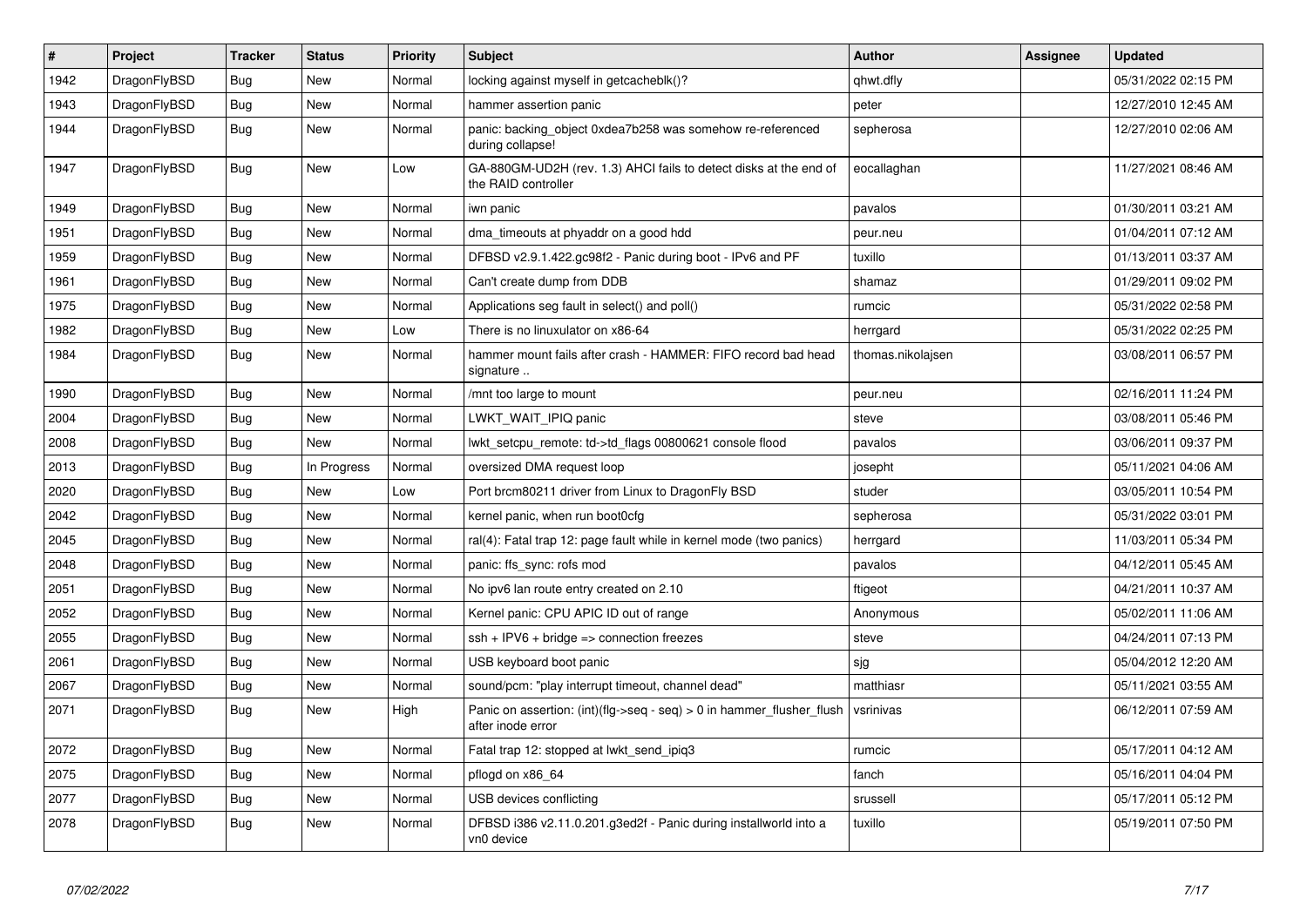| #    | Project      | <b>Tracker</b> | <b>Status</b> | <b>Priority</b> | <b>Subject</b>                                                                  | Author       | <b>Assignee</b> | <b>Updated</b>      |
|------|--------------|----------------|---------------|-----------------|---------------------------------------------------------------------------------|--------------|-----------------|---------------------|
| 2080 | DragonFlyBSD | Bug            | New           | Normal          | panic: lockmgr thrd_sleep: called from interrupt, ipi, or hard code<br>section  | rumcic       |                 | 05/30/2011 05:06 PM |
| 2081 | DragonFlyBSD | <b>Bug</b>     | Feedback      | Normal          | Panic on device "detach" / "failure"                                            | vsrinivas    |                 | 02/29/2012 07:11 AM |
| 2082 | DragonFlyBSD | <b>Bug</b>     | <b>New</b>    | Normal          | dfbsd 2.10.1 amd64 - mc port build error with 'bmake bin-install'               | sun-doctor   |                 | 05/25/2011 07:18 PM |
| 2084 | DragonFlyBSD | <b>Bug</b>     | New           | Normal          | DFBSD v2.11.0.242.g4d317 - panic: zone: entry not free                          | tuxillo      |                 | 07/03/2012 01:23 AM |
| 2085 | DragonFlyBSD | <b>Bug</b>     | New           | Normal          | panic: assertion: (m->flags & PG_MAPPED) == 0 in<br>vm_page_free_toq            | vsrinivas    |                 | 06/10/2011 07:48 AM |
| 2090 | DragonFlyBSD | <b>Bug</b>     | Feedback      | Normal          | snd hda does not support headphone automute                                     | justin       |                 | 03/29/2012 08:03 PM |
| 2094 | DragonFlyBSD | <b>Bug</b>     | New           | Normal          | Segfault when gdb printing backtrace from core dump                             | greenrd      |                 | 06/25/2011 04:14 PM |
| 2095 | DragonFlyBSD | Bug            | New           | Low             | Running installer post-install: Unsupported DFUI transport "                    | greenrd      |                 | 06/26/2011 09:20 AM |
| 2098 | DragonFlyBSD | Submit         | New           | Normal          | [PATCH] correct ath man page example<br>(/usr/src/share/man/man4/ath.4)         | nobody       |                 | 11/15/2011 12:27 AM |
| 2099 | DragonFlyBSD | Bug            | <b>New</b>    | Normal          | page fault panic in vm system                                                   | pavalos      |                 | 07/10/2011 08:51 AM |
| 2104 | DragonFlyBSD | <b>Bug</b>     | <b>New</b>    | Normal          | network configuration seg. fault on install CD                                  | navratil     |                 | 07/26/2011 07:55 AM |
| 2107 | DragonFlyBSD | <b>Bug</b>     | New           | Normal          | 2.10.1 sata dvd drive issue                                                     | ausppc       |                 | 07/31/2011 08:41 PM |
| 2115 | DragonFlyBSD | Bug            | <b>New</b>    | Normal          | [msk] system freeze after receive some paquet                                   | bsdsx        |                 | 08/22/2011 10:22 AM |
| 2117 | DragonFlyBSD | <b>Bug</b>     | New           | High            | ACPI and/or bce(4) problem with 2.11.0.673.g0d557 on HP DL380<br>G <sub>6</sub> | pauska       |                 | 08/22/2011 10:15 AM |
| 2122 | DragonFlyBSD | Submit         | <b>New</b>    | Normal          | [Review] Fixes to the VFS layer                                                 | ftigeot      |                 | 05/31/2022 03:25 PM |
| 2123 | DragonFlyBSD | Bug            | New           | Normal          | hammer is losing files                                                          | schmir       |                 | 08/30/2011 07:56 PM |
| 2124 | DragonFlyBSD | Bug            | New           | Normal          | getty repeating too quickly on port /dev/ttyv0                                  | sgeorge.ml   |                 | 09/01/2011 04:28 AM |
| 2125 | DragonFlyBSD | <b>Bug</b>     | <b>New</b>    | Normal          | Weird garbage in dmesg                                                          | herrgard     |                 | 08/30/2011 08:04 PM |
| 2129 | DragonFlyBSD | <b>Bug</b>     | New           | Normal          | DFBSD v2.11.0.661.gf9438 i386 - panic: lockmgr thrd_sleep                       | tuxillo      |                 | 09/05/2011 09:49 AM |
| 2136 | DragonFlyBSD | <b>Bug</b>     | <b>New</b>    | Normal          | socketpair() doesn't free file descriptors on copyout failure                   | vsrinivas    |                 | 04/05/2013 09:13 AM |
| 2138 | DragonFlyBSD | Bug            | New           | Normal          | > 100% CPU usage                                                                | robin.carey1 |                 | 09/26/2011 12:20 PM |
| 2140 | DragonFlyBSD | <b>Bug</b>     | New           | High            | hammer_io_delallocate panic with 'duplicate entry' message                      | ttw          |                 | 10/07/2011 12:22 PM |
| 2141 | DragonFlyBSD | <b>Bug</b>     | <b>New</b>    | Urgent          | loader and/or documentation broken                                              | sjg          |                 | 01/20/2012 10:51 AM |
| 2153 | DragonFlyBSD | <b>Bug</b>     | New           | Normal          | Too many unuseful warnings at boot                                              | juanfra684   |                 | 10/18/2011 10:16 PM |
| 2154 | DragonFlyBSD | <b>Bug</b>     | New           | Normal          | vkernel copyout() doesn't return EFAULT on error                                | vsrinivas    |                 | 10/20/2011 03:53 AM |
| 2158 | DragonFlyBSD | <b>Bug</b>     | New           | Normal          | iwn panics with assertion on boot.                                              | eocallaghan  |                 | 10/24/2011 04:13 PM |
| 2161 | DragonFlyBSD | <b>Bug</b>     | <b>New</b>    | Normal          | Outdated xorg.conf file gets installed into etc and screws up mouse             | eocallaghan  |                 | 10/27/2011 01:51 PM |
| 2164 | DragonFlyBSD | <b>Bug</b>     | New           | Normal          | panic on reboot from usb.                                                       | eocallaghan  |                 | 10/27/2011 09:29 AM |
| 2166 | DragonFlyBSD | <b>Bug</b>     | New           | Normal          | DFBSD v2.13.0.109.g05b9d - Strange lockups                                      | tuxillo      |                 | 10/29/2011 11:20 AM |
| 2167 | DragonFlyBSD | <b>Bug</b>     | New           | Normal          | shutdown/reboot fails after uptime msg                                          | marino       |                 | 11/28/2011 03:01 AM |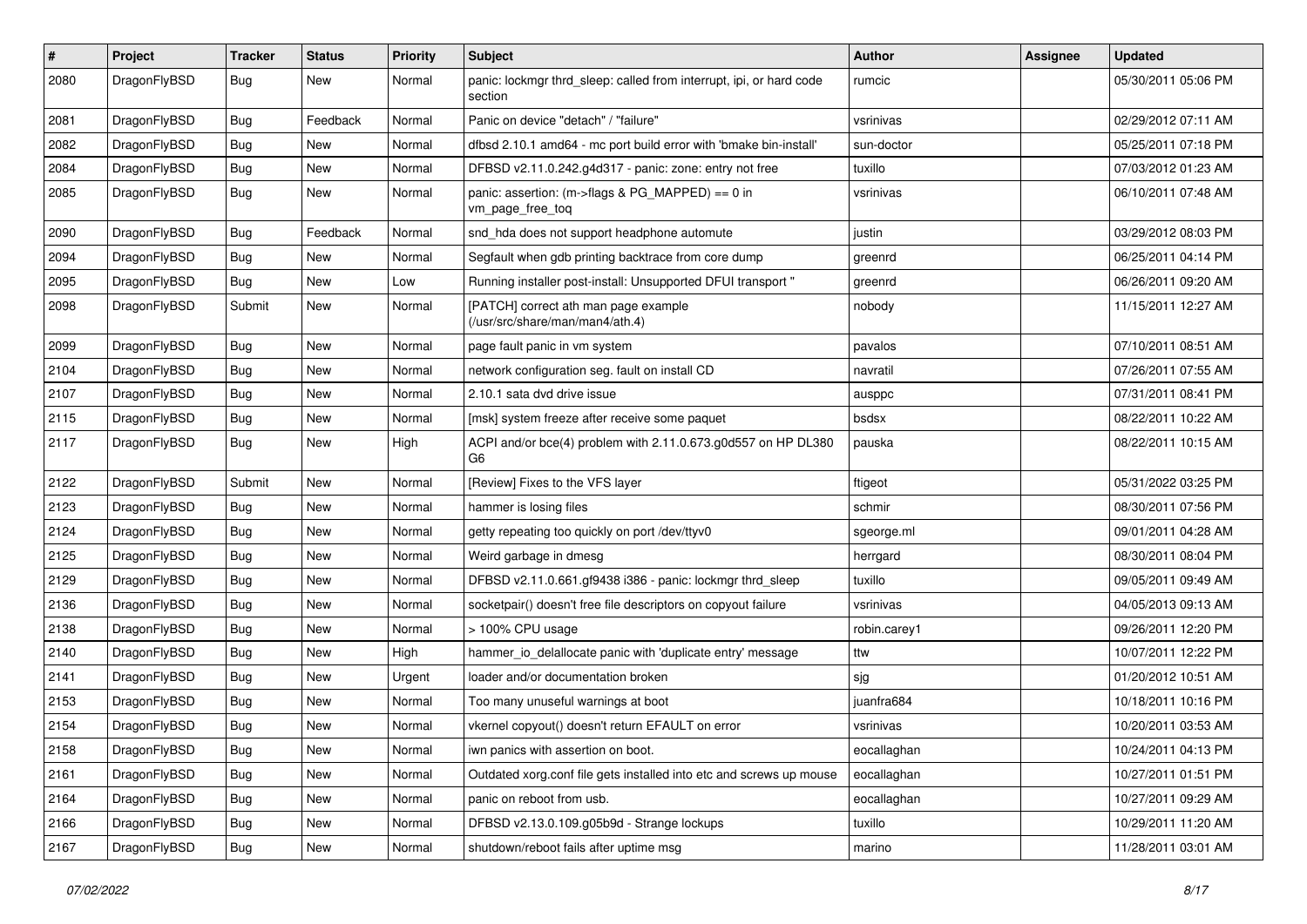| #    | Project      | <b>Tracker</b> | <b>Status</b> | <b>Priority</b> | <b>Subject</b>                                                                                             | Author            | Assignee | <b>Updated</b>      |
|------|--------------|----------------|---------------|-----------------|------------------------------------------------------------------------------------------------------------|-------------------|----------|---------------------|
| 2171 | DragonFlyBSD | Bug            | New           | Normal          | DFBSD v2.13.0.151.gdc8442 - panic: assertion "(*ptep &<br>$(PG_MANAGED PG_V)$ == PG_V"                     | tuxillo           |          | 11/04/2011 05:06 PM |
| 2182 | DragonFlyBSD | <b>Bug</b>     | <b>New</b>    | Normal          | if msk PHY FIFO underrun/overflow                                                                          | nonsolosoft       |          | 09/03/2012 06:39 AM |
| 2199 | DragonFlyBSD | Bug            | <b>New</b>    | Normal          | screen segfaults if utmpx isn't present                                                                    | pavalos           |          | 11/15/2011 10:52 PM |
| 2210 | DragonFlyBSD | <b>Bug</b>     | <b>New</b>    | Normal          | Bugtracker cannot assign default project for new users                                                     | ahuete.devel      |          | 11/17/2011 11:30 AM |
| 2224 | DragonFlyBSD | <b>Bug</b>     | New           | Normal          | v2.13.0.291.gaa7ec - Panic on fq while installing world                                                    | tuxillo           |          | 11/18/2011 01:40 AM |
| 2245 | DragonFlyBSD | Bug            | New           | Normal          | panic: assertion "ref < &td->td_toks_end" failed in lwkt_gettoken at<br>/usr/src/sys/kern/lwkt_token.c:588 | juanfra684        |          | 11/22/2011 07:41 PM |
| 2248 | DragonFlyBSD | Bug            | <b>New</b>    | Normal          | sysctl panic                                                                                               | pavalos           |          | 11/23/2011 06:23 PM |
| 2250 | DragonFlyBSD | Bug            | <b>New</b>    | Normal          | Kernel panic                                                                                               | adamk             |          | 11/23/2018 01:10 AM |
| 2254 | DragonFlyBSD | <b>Bug</b>     | <b>New</b>    | Normal          | panic: assertion "ref < &td->td_toks_end" failed in lwkt_gettoken at<br>/usr/src/sys/kern/lwkt_token.c:588 | eocallaghan       |          | 12/05/2011 10:21 PM |
| 2282 | DragonFlyBSD | Bug            | In Progress   | Normal          | gdb segfaults with certain corefiles                                                                       | tuxillo           |          | 01/18/2012 04:40 PM |
| 2283 | DragonFlyBSD | Bug            | New           | Normal          | DFBSD DragonFly v2.13.0.957.g4f459 - pmap_release: page<br>should already be gone 0xc27120bc               | tuxillo           |          | 01/23/2012 03:03 AM |
| 2287 | DragonFlyBSD | Bug            | New           | Normal          | HAMMER(ROOT) Illegal UNDO TAIL signature at<br>300000001967c000                                            | y0n3t4n1          |          | 11/07/2018 01:22 AM |
| 2288 | DragonFlyBSD | <b>Bug</b>     | Feedback      | Normal          | Random IO performance loss introduced since January 1st                                                    | lentferj          |          | 01/23/2013 04:21 PM |
| 2292 | DragonFlyBSD | <b>Bug</b>     | <b>New</b>    | Normal          | re interface with jumbo frames (mtu larger than 1500) hangs after<br>some traffic                          | Anonymous         |          | 01/31/2012 12:11 AM |
| 2296 | DragonFlyBSD | Bug            | In Progress   | High            | panic: assertion "m->wire count > 0" failed                                                                | thomas.nikolajsen |          | 08/30/2012 06:09 AM |
| 2297 | DragonFlyBSD | <b>Bug</b>     | New           | Normal          | strange NFS (client) error messages / problems                                                             | Anonymous         |          | 02/19/2012 02:59 PM |
| 2306 | DragonFlyBSD | Bug            | <b>New</b>    | Normal          | a crash starts the kernel debugger in text mode, but just reboots in X                                     | phma              |          | 02/11/2012 08:02 PM |
| 2308 | DragonFlyBSD | <b>Bug</b>     | New           | Normal          | System freeze when unloading snd_hda                                                                       | jaydg             |          | 02/19/2012 07:15 AM |
| 2311 | DragonFlyBSD | Bug            | <b>New</b>    | Normal          | Xorg crash having something to do with drm                                                                 | phma              |          | 02/22/2012 09:59 AM |
| 2316 | DragonFlyBSD | Bug            | New           | Normal          | Ungraceful invalid password handling for adding a new user in the<br>installer                             | rune              |          | 04/27/2012 11:23 PM |
| 2319 | DragonFlyBSD | Bug            | <b>New</b>    | Normal          | crypt/passwd forward compat                                                                                | c.turner1         |          | 02/28/2012 12:39 PM |
| 2324 | DragonFlyBSD | Bug            | <b>New</b>    | Normal          | natacotrol support > 2TB not working even after the ftigeot patch                                          | zenny             |          | 03/03/2012 01:00 AM |
| 2329 | DragonFlyBSD | <b>Bug</b>     | New           | Normal          | ibm x3550 & acpi                                                                                           | ano               |          | 06/03/2014 11:37 AM |
| 2331 | DragonFlyBSD | <b>Bug</b>     | New           | Normal          | reading mouse mode from unopen file descriptor hangs mouse<br>driver                                       | phma              |          | 03/14/2012 09:43 AM |
| 2345 | DragonFlyBSD | <b>Bug</b>     | In Progress   | Normal          | DFBSD v3.1.0.457.gd679f - NFS panic on diskless station                                                    | tuxillo           |          | 04/07/2012 05:22 PM |
| 2347 | DragonFlyBSD | Bug            | Feedback      | High            | Hammer PFSes destroy does not give back full space allocated to<br><b>PFS</b>                              | sgeorge           |          | 07/19/2012 01:11 AM |
| 2351 | DragonFlyBSD | Bug            | In Progress   | Normal          | DFBSD v3.1.0.579.g44ccf - Stuck during startup, random freezes                                             | tuxillo           |          | 04/24/2012 08:21 AM |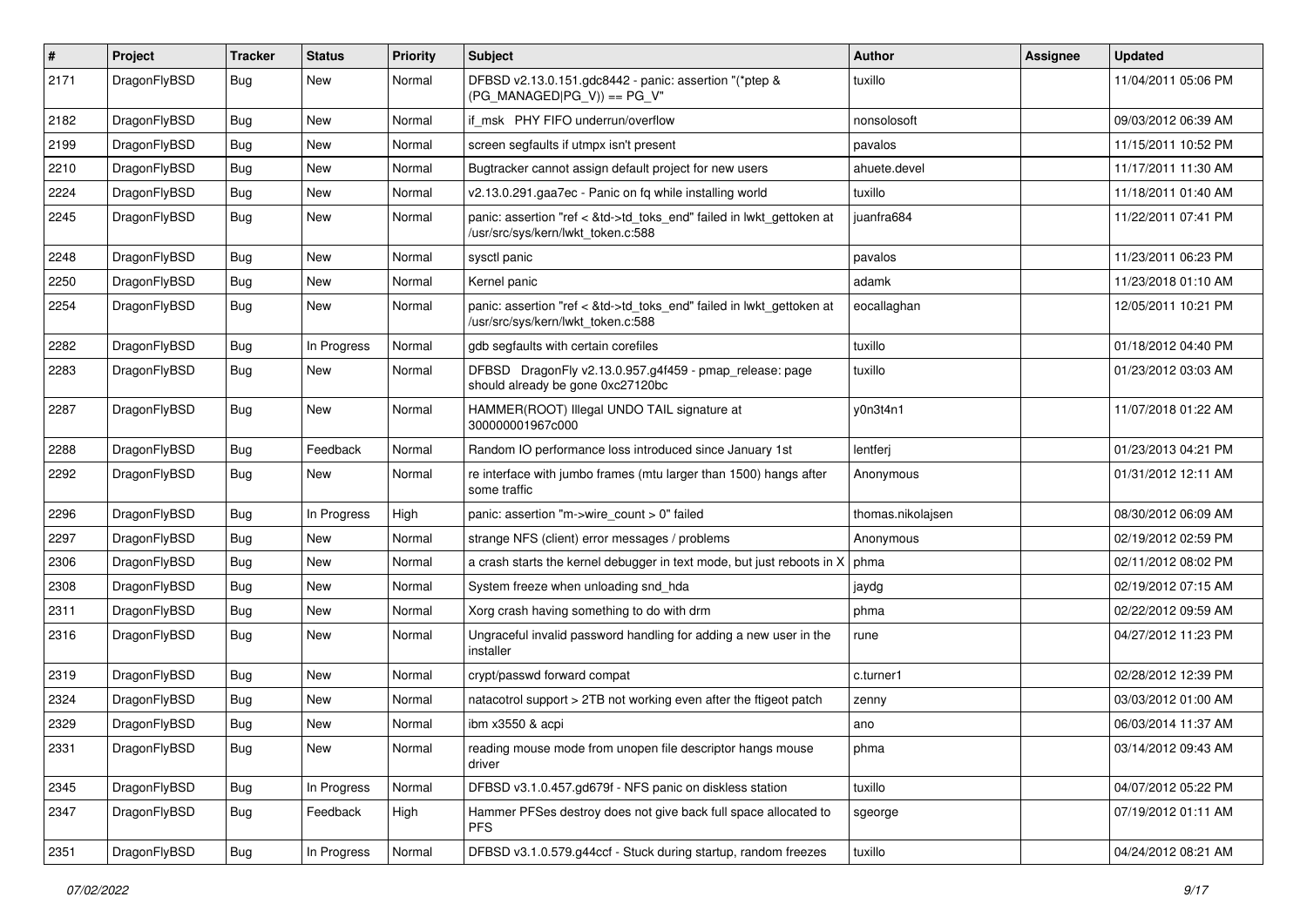| $\pmb{\#}$ | Project      | <b>Tracker</b> | <b>Status</b> | <b>Priority</b> | Subject                                                                                                                      | Author            | Assignee | <b>Updated</b>      |
|------------|--------------|----------------|---------------|-----------------|------------------------------------------------------------------------------------------------------------------------------|-------------------|----------|---------------------|
| 2360       | DragonFlyBSD | Bug            | In Progress   | Normal          | Wishlist: virtio driver import                                                                                               | vsrinivas         |          | 06/04/2022 04:16 AM |
| 2369       | DragonFlyBSD | Bug            | New           | Normal          | panic: Bad link elm 0xffffffe07edf6068 next->prev != elm                                                                     | jaydg             |          | 08/15/2012 03:04 AM |
| 2371       | DragonFlyBSD | <b>Bug</b>     | New           | Normal          | Timezone problem with America/Sao_Paulo                                                                                      | raitech           |          | 05/17/2012 01:42 PM |
| 2387       | DragonFlyBSD | Bug            | <b>New</b>    | Normal          | hammer ignores -t during dedup                                                                                               | phma              |          | 06/17/2012 12:30 PM |
| 2389       | DragonFlyBSD | <b>Bug</b>     | New           | Normal          | computer crashed while listing processes                                                                                     | phma              |          | 06/18/2012 02:49 PM |
| 2396       | DragonFlyBSD | Bug            | Feedback      | High            | Latest 3.1 development version core dumps while destroying master<br><b>PFS</b>                                              | sgeorge           |          | 01/23/2013 04:10 PM |
| 2403       | DragonFlyBSD | Bug            | New           | Low             | newfs -E doesn't handle /dev/serno device names properly                                                                     | ftigeot           |          | 08/17/2012 05:07 AM |
| 2412       | DragonFlyBSD | Bug            | New           | Normal          | wlan0 fails to get address via dhclient                                                                                      | nonsolosoft       |          | 08/30/2012 05:55 AM |
| 2414       | DragonFlyBSD | Bug            | In Progress   | Normal          | Lenovo S10 acpi freeze (not new)                                                                                             | davshao           |          | 05/11/2021 04:13 AM |
| 2421       | DragonFlyBSD | <b>Bug</b>     | New           | High            | Kernel panic: vm_fault: page 0xc0f70000 not busy!                                                                            | lentferj          |          | 10/03/2012 08:16 AM |
| 2423       | DragonFlyBSD | Bug            | <b>New</b>    | Urgent          | After multiple panics/locks, hitting KKASSERT in<br>hammer init cursor                                                       | rumcic            |          | 09/18/2012 02:28 AM |
| 2430       | DragonFlyBSD | Bug            | <b>New</b>    | Normal          | Alternate Password Hash method                                                                                               | robin.carey1      |          | 10/07/2012 06:28 AM |
| 2434       | DragonFlyBSD | <b>Bug</b>     | New           | Normal          | BTX Halted - Boot fails on USB/GUI                                                                                           | lucmv             |          | 10/17/2012 08:12 PM |
| 2436       | DragonFlyBSD | Bug            | New           | Normal          | panic: assertion "lp->lwp_qcpu == dd->cpuid" failed in<br>dfly_acquire_curproc                                               | thomas.nikolajsen |          | 01/23/2013 11:07 AM |
| 2444       | DragonFlyBSD | Bug            | <b>New</b>    | Normal          | Crash during Hammer overnight cleanup                                                                                        | justin            |          | 11/04/2012 07:58 AM |
| 2453       | DragonFlyBSD | <b>Bug</b>     | New           | Normal          | panic: assertion "gd->gd spinlocks == $0$ " failed                                                                           | Johannes.Hofmann  |          | 11/12/2012 12:54 PM |
| 2459       | DragonFlyBSD | Bug            | Feedback      | Normal          | apic problems with HP Probook 4510s                                                                                          | thowe             |          | 11/27/2021 08:22 AM |
| 2473       | DragonFlyBSD | Bug            | New           | Normal          | Kernel crash when trying to up the wpi0 device (Dfly<br>v3.3.0.758.g47388-DEVELOPMENT)                                       | tomaz             |          | 02/24/2014 08:50 AM |
| 2489       | DragonFlyBSD | <b>Bug</b>     | <b>New</b>    | Normal          | nmalloc doesn't cache VA for allocations > 8KB                                                                               | vsrinivas         |          | 06/10/2014 05:51 AM |
| 2490       | DragonFlyBSD | <b>Bug</b>     | New           | Normal          | nmalloc should color addresses to avoid cache bank conflictsw                                                                | vsrinivas         |          | 06/10/2014 05:51 AM |
| 2493       | DragonFlyBSD | Bug            | <b>New</b>    | Normal          | vidcontrol: invalid video mode name                                                                                          | Svarov            |          | 01/24/2013 09:55 AM |
| 2495       | DragonFlyBSD | Bug            | New           | High            | DFBSD v3.3.0.960.g553fe7 - ocnt != 0" failed in<br>prop_object_release                                                       | tuxillo           |          | 05/31/2022 04:08 PM |
| 2498       | DragonFlyBSD | Bug            | New           | Normal          | DFBSD v3.2.2-RELEASE - LIST_FIRST(&bp->b_dep) == NULL"<br>failed in vfs_vmio_release                                         | tuxillo           |          | 05/31/2022 04:09 PM |
| 2499       | DragonFlyBSD | Bug            | In Progress   | Urgent          | DRAGONFLY 3 2 lockd not responding correctly                                                                                 | Nerzhul           |          | 01/22/2013 12:47 PM |
| 2509       | DragonFlyBSD | <b>Bug</b>     | New           | Normal          | Redefinition of DIRBLKSIZ in restore(8)                                                                                      | swildner          |          | 06/04/2022 04:40 AM |
| 2520       | DragonFlyBSD | <b>Bug</b>     | New           | Normal          | panic: assertion "IS_SERIALIZED((ifp->if_serializer))" failed in<br>if_default_serialize_assert at /usr/src/sys/net/if.c:437 | ano               |          | 03/09/2013 12:14 AM |
| 2526       | DragonFlyBSD | <b>Bug</b>     | New           | Normal          | hammer cleanup doesn't run on first day of DST                                                                               | pavalos           |          | 10/18/2016 05:28 PM |
| 2529       | DragonFlyBSD | <b>Bug</b>     | New           | Low             | Sundance network adapter is not detected and attached                                                                        | kworr             |          | 03/25/2013 02:29 AM |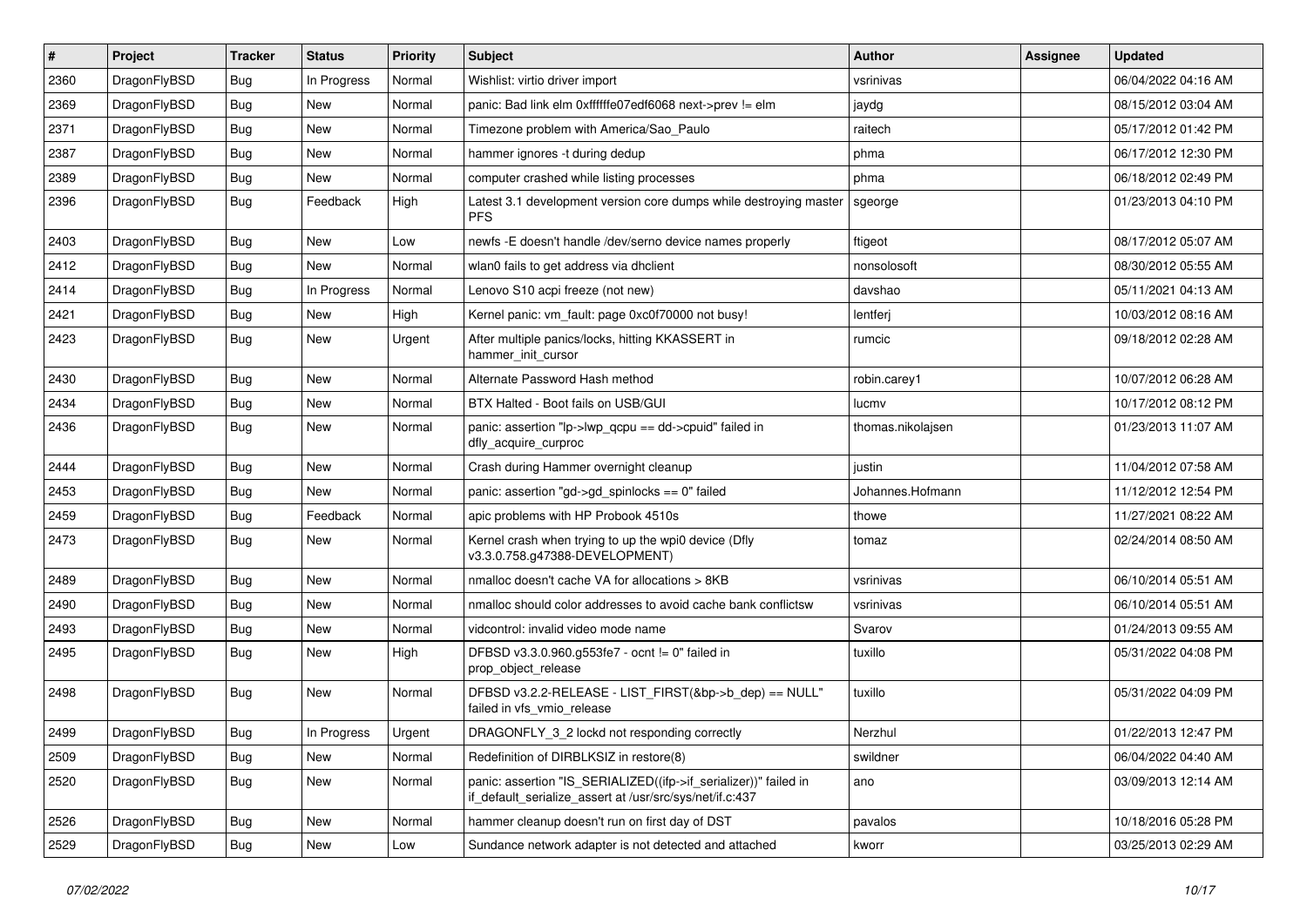| $\sharp$ | Project      | <b>Tracker</b> | <b>Status</b> | <b>Priority</b> | Subject                                                                                                        | <b>Author</b>     | Assignee | <b>Updated</b>      |
|----------|--------------|----------------|---------------|-----------------|----------------------------------------------------------------------------------------------------------------|-------------------|----------|---------------------|
| 2531     | DragonFlyBSD | <b>Bug</b>     | New           | Normal          | camcontrol fails to disable APM                                                                                | m.lombardi85      |          | 03/23/2013 12:28 PM |
| 2535     | DragonFlyBSD | Bug            | New           | Normal          | Imap processes apparentlt blocked on disk I/O                                                                  | ftigeot           |          | 04/02/2013 09:31 AM |
| 2544     | DragonFlyBSD | <b>Bug</b>     | <b>New</b>    | Normal          | live DVD system boot (menu option 1) caused db> prompt on<br>PE1950                                            | estrabd           |          | 05/11/2021 03:54 AM |
| 2547     | DragonFlyBSD | Bug            | <b>New</b>    | High            | crashed while doing a dry run of pkg_rolling-replace                                                           | phma              |          | 04/18/2013 10:40 PM |
| 2552     | DragonFlyBSD | <b>Bug</b>     | New           | Low             | hammer recovery should indicate progress                                                                       | phma              |          | 05/03/2013 12:13 AM |
| 2556     | DragonFlyBSD | Bug            | Feedback      | Normal          | DragonFly v3.5.0.81.gd3479 - Process signal weirdness                                                          | tuxillo           |          | 12/17/2013 03:48 PM |
| 2557     | DragonFlyBSD | Bug            | <b>New</b>    | Normal          | stock 3.4.1 kernel halts during booting if dm and dm_target_crypt<br>are loaded and RAID controller is present | phma              |          | 05/12/2013 10:38 PM |
| 2565     | DragonFlyBSD | Bug            | New           | Normal          | "ifconfig ix0 up" panic                                                                                        | Itpig402a         |          | 06/03/2013 05:46 AM |
| 2568     | DragonFlyBSD | <b>Bug</b>     | <b>New</b>    | Normal          | AHCI panic                                                                                                     | josepht           |          | 06/07/2013 05:52 PM |
| 2569     | DragonFlyBSD | <b>Bug</b>     | <b>New</b>    | Normal          | ctime NFS                                                                                                      | ferney            |          | 08/11/2013 04:35 AM |
| 2586     | DragonFlyBSD | Bug            | <b>New</b>    | Normal          | pf: "modulate" state seems problematic                                                                         | srussell          |          | 09/25/2013 07:36 PM |
| 2587     | DragonFlyBSD | <b>Bug</b>     | New           | Normal          | SATA DVD writer not detected by DragonFly                                                                      | srussell          |          | 09/04/2020 08:55 AM |
| 2595     | DragonFlyBSD | Bug            | New           | Normal          | DragonFly 3.4.3 crashes on SUN Blade X6250 with Qlogic ISP 2432<br>FC card                                     | Turvamies         |          | 10/07/2013 11:53 AM |
| 2598     | DragonFlyBSD | Bug            | <b>New</b>    | Normal          | i386 via USB Booting                                                                                           | mbzadegan         |          | 10/21/2013 02:28 AM |
| 2604     | DragonFlyBSD | Bug            | <b>New</b>    | Normal          | dell laptop does not boot with LATEST                                                                          | isenmann          |          | 11/20/2013 02:07 AM |
| 2609     | DragonFlyBSD | Bug            | <b>New</b>    | Normal          | master: panic: assertion<br>"LWKT_TOKEN_HELD_ANY(vm_object_token(object))" failed in<br>swp_pager_lookup       | thomas.nikolajsen |          | 11/28/2013 11:36 AM |
| 2611     | DragonFlyBSD | Bug            | New           | Normal          | Change in IP address results in network not working                                                            | phma              |          | 12/05/2013 07:55 PM |
| 2617     | DragonFlyBSD | Bug            | Feedback      | Normal          | Possible issue with wireless mouse on 3.6 release                                                              | FilippoMo         |          | 01/14/2015 03:42 PM |
| 2618     | DragonFlyBSD | <b>Bug</b>     | New           | Normal          | mouse problem on RELEASE-3 6 0                                                                                 | FilippoMo         |          | 12/20/2013 03:26 AM |
| 2619     | DragonFlyBSD | Bug            | <b>New</b>    | Normal          | DragonFly 3.6 can't be installed on a 6TB volume                                                               | ftigeot           |          | 02/23/2014 11:55 PM |
| 2620     | DragonFlyBSD | Bug            | <b>New</b>    | Normal          | moused problem                                                                                                 | FilippoMo         |          | 12/20/2013 10:32 AM |
| 2621     | DragonFlyBSD | <b>Bug</b>     | New           | Normal          | core dump using cdrom                                                                                          | nonsolosoft       |          | 12/27/2013 12:43 AM |
| 2622     | DragonFlyBSD | <b>Bug</b>     | <b>New</b>    | Normal          | VAIO FIT15E fn keys support                                                                                    | nonsolosoft       |          | 12/31/2013 01:31 AM |
| 2626     | DragonFlyBSD | Bug            | New           | Normal          | iwn driver drops with error: "firmware error 'iwn_intr: fatal firmware<br>error""                              | rodyaj            |          | 01/09/2014 05:50 AM |
| 2629     | DragonFlyBSD | <b>Bug</b>     | New           | Normal          | Replace gcc44 with llvm34, clang34, and libc++                                                                 | tuxillo           |          | 06/02/2014 02:30 PM |
| 2630     | DragonFlyBSD | <b>Bug</b>     | New           | Normal          | Bring in latest iconv fixes from FreeBSD10 as well as csmapper<br>updates                                      | tuxillo           |          | 05/11/2021 03:54 AM |
| 2631     | DragonFlyBSD | Bug            | In Progress   | Low             | Verify library versioning current with full package build and switch it<br>on (after publishing packages)      | tuxillo           |          | 05/11/2021 04:06 AM |
| 2636     | DragonFlyBSD | Bug            | Feedback      | Low             | Add -x flag to iostat (a la solaris)                                                                           | tuxillo           |          | 05/11/2021 04:07 AM |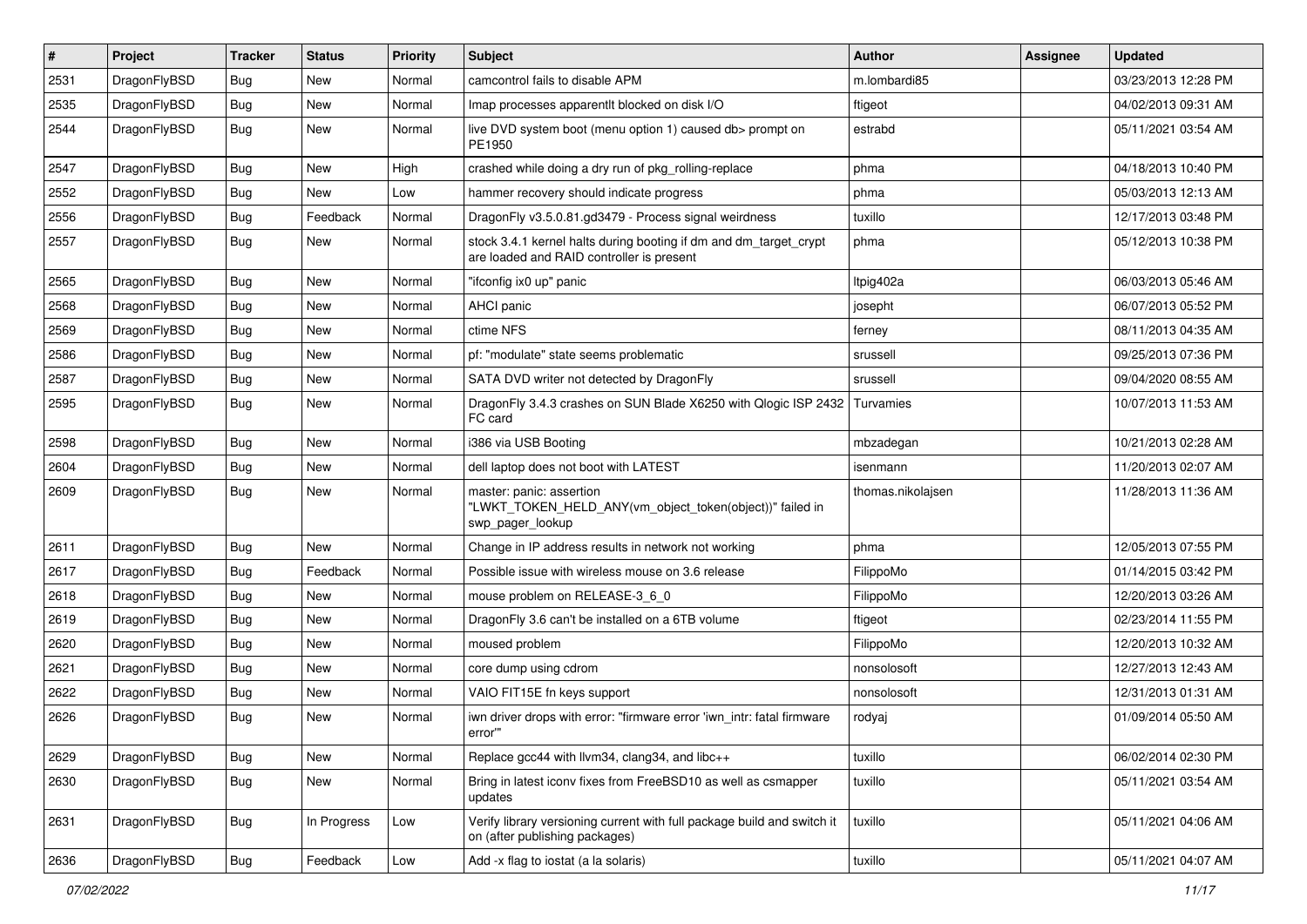| #    | Project      | <b>Tracker</b> | <b>Status</b> | <b>Priority</b> | Subject                                                                                          | Author           | Assignee | <b>Updated</b>      |
|------|--------------|----------------|---------------|-----------------|--------------------------------------------------------------------------------------------------|------------------|----------|---------------------|
| 2638 | DragonFlyBSD | Bug            | Feedback      | High            | Fix machdep.pmap_mmu_optimize                                                                    | tuxillo          |          | 05/11/2021 04:07 AM |
| 2641 | DragonFlyBSD | Bug            | New           | Normal          | Panic when loading natapci as module                                                             | tuxillo          |          | 05/11/2021 03:54 AM |
| 2644 | DragonFlyBSD | <b>Bug</b>     | Feedback      | Normal          | 3.6.0-REL trap 9 on boot                                                                         | memmerto         |          | 11/27/2021 08:08 AM |
| 2645 | DragonFlyBSD | Bug            | <b>New</b>    | Normal          | panic with dsched fq and ioprio                                                                  | jyoung15         |          | 02/20/2014 07:29 AM |
| 2647 | DragonFlyBSD | <b>Bug</b>     | New           | Normal          | HAMMER panic on 3.6.0                                                                            | tuxillo          |          | 05/11/2021 03:54 AM |
| 2652 | DragonFlyBSD | Bug            | New           | Normal          | 189a0ff3761b47  ix: Implement MSI-X support locks up Lenovo<br>S10 Intel Atom n270               | davshao          |          | 05/14/2014 01:55 AM |
| 2657 | DragonFlyBSD | Bug            | <b>New</b>    | High            | Needs acl to migrate our servers                                                                 | ferney           |          | 03/31/2014 11:37 AM |
| 2674 | DragonFlyBSD | Bug            | <b>New</b>    | Normal          | <b>GPT Support</b>                                                                               | ftigeot          |          | 12/28/2015 02:54 PM |
| 2675 | DragonFlyBSD | Bug            | <b>New</b>    | Low             | Ultimate N WiFi Link 5300 get iwn intr: fatal firmware error on 5GHz                             | revuwa           |          | 05/11/2021 04:07 AM |
| 2680 | DragonFlyBSD | <b>Bug</b>     | New           | Low             | boot0cfg update makes box unbootable                                                             | herrgard         |          | 06/10/2014 06:02 AM |
| 2687 | DragonFlyBSD | Bug            | <b>New</b>    | Normal          | natacontrol software RAID in installer                                                           | csmelosky        |          | 06/22/2014 12:03 PM |
| 2688 | DragonFlyBSD | Bug            | New           | Normal          | 67613368bdda7 Fix wrong checks for U4B presence Asrock Z77M<br>difficulty detecting USB keyboard | davshao          |          | 06/28/2014 07:08 PM |
| 2708 | DragonFlyBSD | Bug            | New           | Normal          | unable to send TCP nor UDP on age(4) interface                                                   | dermiste         |          | 05/11/2021 03:54 AM |
| 2712 | DragonFlyBSD | <b>Bug</b>     | New           | Normal          | connect(2) returns EINVAL when retrying after ECONNREFUSED                                       | jorisgio         |          | 08/14/2014 05:31 PM |
| 2731 | DragonFlyBSD | Bug            | In Progress   | Normal          | Screen full of random colors when starting Xorg with Intel Haswell<br>HD Graphics P4600          | jkatzmaier       |          | 11/12/2014 04:08 PM |
| 2735 | DragonFlyBSD | <b>Bug</b>     | New           | Urgent          | iwn panics SYSSASSERT                                                                            | cnb              |          | 05/11/2021 03:55 AM |
| 2736 | DragonFlyBSD | Bug            | <b>New</b>    | High            | kernel panics on acpi_timer_probe function                                                       | cnb              |          | 05/11/2021 03:55 AM |
| 2738 | DragonFlyBSD | <b>Bug</b>     | New           | Normal          | Hammer: Strange behavior when trying to recover old version of<br>moved file                     | roland           |          | 11/20/2014 08:02 AM |
| 2788 | DragonFlyBSD | <b>Bug</b>     | <b>New</b>    | Normal          | ioctl GSLICEINFO: Not working for vnode slice                                                    | mneumann         |          | 02/12/2015 07:49 AM |
| 2790 | DragonFlyBSD | Submit         | New           | Low             | filedesc softrefs increment code factoring                                                       | dclink           |          | 02/21/2015 04:00 AM |
| 2797 | DragonFlyBSD | Bug            | In Progress   | Low             | vkernels with & without machdep.pmap_mmu_optimize                                                | yellowrabbit2010 |          | 11/27/2021 08:06 AM |
| 2799 | DragonFlyBSD | Bug            | New           | Normal          | Fatal trap 12 caused by moused(8) -p /dev/cual0                                                  | opvalues         |          | 03/04/2015 11:01 PM |
| 2802 | DragonFlyBSD | <b>Bug</b>     | New           | Normal          | USB Wifi urtwn0 crash from cd boot                                                               | opvalues         |          | 03/10/2015 01:07 AM |
| 2803 | DragonFlyBSD | Bug            | <b>New</b>    | Normal          | HAMMER: Warning: UNDO area too small!                                                            | ftigeot          |          | 03/11/2015 03:42 PM |
| 2806 | DragonFlyBSD | <b>Bug</b>     | New           | Normal          | failed to configure a link-local address on ath $0$ (errno = 22)                                 | Chingyuan        |          | 05/25/2021 01:00 AM |
| 2808 | DragonFlyBSD | <b>Bug</b>     | New           | Normal          | X freeze by switching between X and VT - results in black screen                                 | lukesky333       |          | 05/11/2021 03:55 AM |
| 2809 | DragonFlyBSD | <b>Bug</b>     | New           | Normal          | hammer mirror-stream                                                                             | masu             |          | 04/10/2015 12:33 AM |
| 2812 | DragonFlyBSD | <b>Bug</b>     | New           | Normal          | Panic on Intel DE3815TYKHE                                                                       | tmorp            |          | 05/14/2015 03:14 PM |
| 2816 | DragonFlyBSD | <b>Bug</b>     | New           | Normal          | A multitasking process being debugged can get stuck                                              | phma             |          | 05/19/2015 03:57 AM |
| 2820 | DragonFlyBSD | <b>Bug</b>     | New           | Normal          | TP-Link USB Wi-Fi adapter cannot be reattached to the system                                     | shamaz           |          | 05/22/2015 09:45 PM |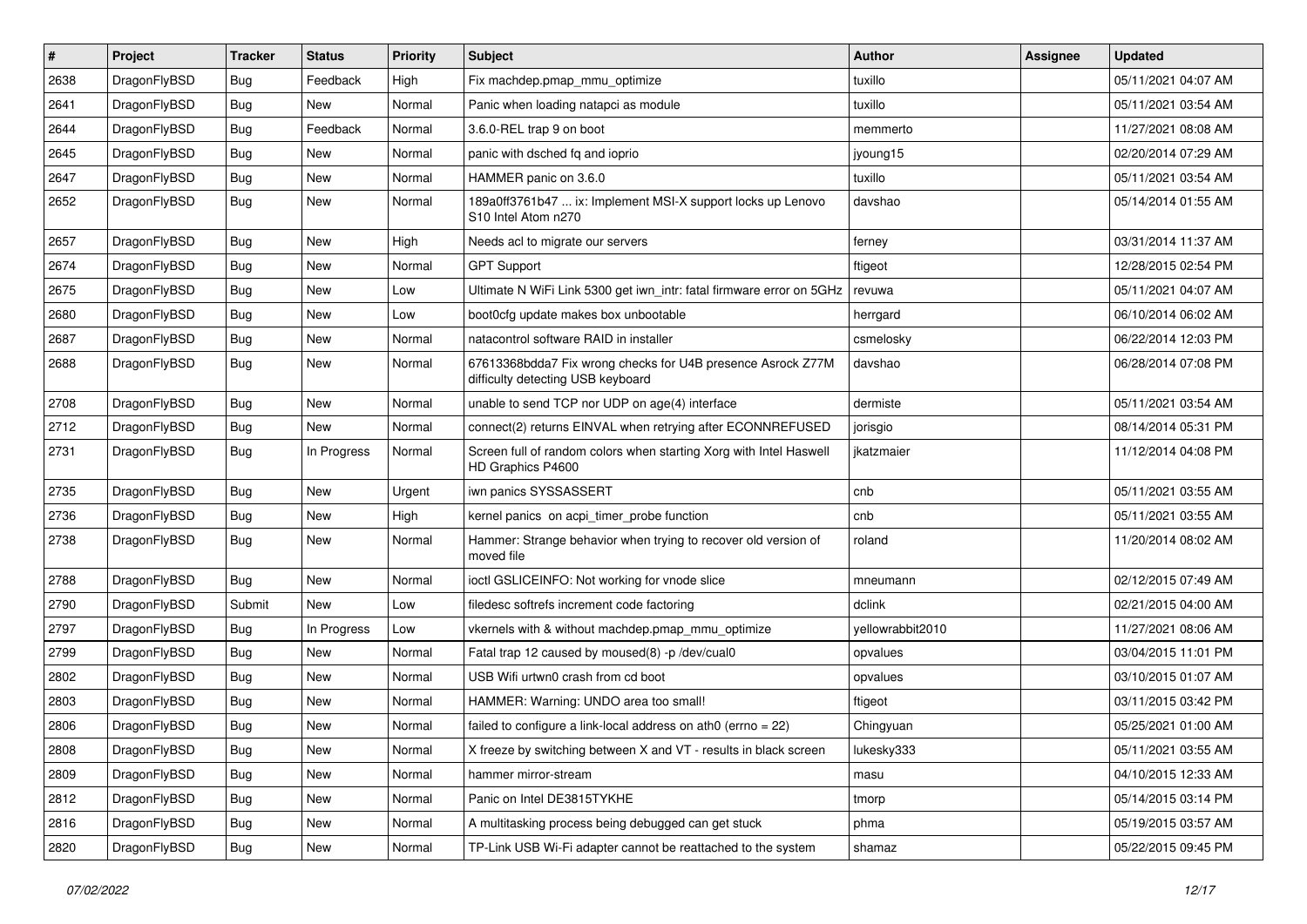| $\pmb{\#}$ | Project      | <b>Tracker</b> | <b>Status</b> | <b>Priority</b> | Subject                                                                                                              | <b>Author</b>    | <b>Assignee</b> | <b>Updated</b>      |
|------------|--------------|----------------|---------------|-----------------|----------------------------------------------------------------------------------------------------------------------|------------------|-----------------|---------------------|
| 2835       | DragonFlyBSD | Bug            | New           | Normal          | /usr/include/c++/5.0/bits/c++locale.h likes<br>POSIX_C_SOURCE>=200809                                                | davshao          |                 | 11/18/2015 03:40 AM |
| 2840       | DragonFlyBSD | <b>Bug</b>     | <b>New</b>    | Normal          | wrong voltage is reported                                                                                            | yellowrabbit2010 |                 | 09/11/2015 06:09 PM |
| 2852       | DragonFlyBSD | Bug            | New           | Normal          | Hammer File System - hangs on undo during system boot / mount -<br>will not recover on DragonFlyBSD newer than 3.6.0 | abale            |                 | 05/11/2021 04:07 AM |
| 2857       | DragonFlyBSD | <b>Bug</b>     | <b>New</b>    | Normal          | hammer stalls via bitcoin-gt                                                                                         | tkusumi          |                 | 11/30/2015 06:52 AM |
| 2858       | DragonFlyBSD | Bug            | New           | Low             | Installer "Local or UTC" question should have "No" selected by<br>default.                                           | cgag             |                 | 12/02/2015 01:18 PM |
| 2859       | DragonFlyBSD | Bug            | New           | Low             | Installer configuration menu always highlights "Select timezone", no<br>matter which step was last completed.        | cgag             |                 | 12/02/2015 01:54 PM |
| 2863       | DragonFlyBSD | <b>Bug</b>     | <b>New</b>    | Normal          | HAMMER synch tid is zero                                                                                             | shamaz           |                 | 12/12/2015 11:24 PM |
| 2874       | DragonFlyBSD | Bug            | New           | Normal          | make world DESTDIR=/emptydir fails                                                                                   | pascii           |                 | 12/25/2015 07:04 AM |
| 2877       | DragonFlyBSD | Bug            | <b>New</b>    | Low             | sed fails when working with UTF-8 locale and non-UTF symbols                                                         | arcade@b1t.name  |                 | 12/30/2015 11:20 AM |
| 2878       | DragonFlyBSD | Bug            | New           | Low             | [fix] CCVER problem when using clang and cpu extensions<br>(intrinsics)                                              | arcade@b1t.name  |                 | 06/24/2016 04:25 AM |
| 2881       | DragonFlyBSD | <b>Bug</b>     | <b>New</b>    | Normal          | Pulseaudio hangs/resets system when starting X11                                                                     | mneumann         |                 | 01/09/2016 03:08 AM |
| 2882       | DragonFlyBSD | Bug            | <b>New</b>    | Low             | bridge sends packets from individual interfaces                                                                      | arcade@b1t.name  |                 | 01/09/2016 12:43 PM |
| 2886       | DragonFlyBSD | Bug            | New           | Normal          | dragonfly mail agent: sending a testmail causes high system load                                                     | worf             |                 | 02/05/2016 05:53 AM |
| 2887       | DragonFlyBSD | Bug            | <b>New</b>    | Low             | Missing extattr_namespace_to_string and<br>extattr_string_to_namespace functions                                     | rubenk           |                 | 02/06/2016 05:09 AM |
| 2890       | DragonFlyBSD | Bug            | <b>New</b>    | Normal          | not able to boot usb installer on Toshiba Chromebook 2                                                               | johnnywhishbone  |                 | 02/22/2016 03:42 AM |
| 2891       | DragonFlyBSD | Bug            | New           | Normal          | Kernel panic in IEEE802.11 related code                                                                              | shamaz           |                 | 05/29/2016 05:49 PM |
| 2892       | DragonFlyBSD | Bug            | New           | Normal          | swap_pager:indefinite wait bufferf error                                                                             | lhmwzy           |                 | 02/21/2016 10:32 PM |
| 2898       | DragonFlyBSD | Bug            | New           | Normal          | <b>HAMMER</b> panic                                                                                                  | pavalos          |                 | 11/03/2018 07:05 AM |
| 2915       | DragonFlyBSD | Bug            | <b>New</b>    | High            | Hammer mirror-copy problem                                                                                           | dfbsd            |                 | 08/25/2016 05:28 AM |
| 2917       | DragonFlyBSD | Bug            | New           | Normal          | da8: reading primary partition table: error accessing offset<br>000000000000 for 512                                 | liweitianux      |                 | 05/11/2021 08:43 PM |
| 2921       | DragonFlyBSD | Submit         | New           | Normal          | Allow moused to accept userland mouse events                                                                         | tautolog         |                 | 05/11/2021 04:08 AM |
| 2924       | DragonFlyBSD | <b>Bug</b>     | New           | Normal          | cat -v fails to tag characters in extended table with M- prefix with<br>some locales                                 | sevan            |                 | 07/11/2016 07:18 AM |
| 2930       | DragonFlyBSD | <b>Bug</b>     | New           | High            | 'objcache' causes panic during 'nfs_readdir'                                                                         | tofergus         |                 | 07/26/2016 01:09 PM |
| 2931       | DragonFlyBSD | <b>Bug</b>     | New           | Low             | 'gdb' of 'vkernel' unable to print backtrace                                                                         | tofergus         |                 | 07/26/2016 01:51 PM |
| 2933       | DragonFlyBSD | Submit         | New           | Normal          | Remove unix domain socket support from cat(1)                                                                        | sevan            |                 | 08/01/2016 08:10 PM |
| 2936       | DragonFlyBSD | Bug            | New           | Normal          | loader.efi crashes while loading kernel                                                                              | spaceille        |                 | 08/20/2016 06:17 AM |
| 2957       | DragonFlyBSD | Bug            | Feedback      | Normal          | swapoff -a followed by swapon -a doesn't give your swap back                                                         | neilb            |                 | 10/09/2016 04:17 AM |
| 2958       | DragonFlyBSD | Bug            | Feedback      | Normal          | Hammer FS dies during pruning after massive write load                                                               | neilb            |                 | 10/11/2016 04:20 AM |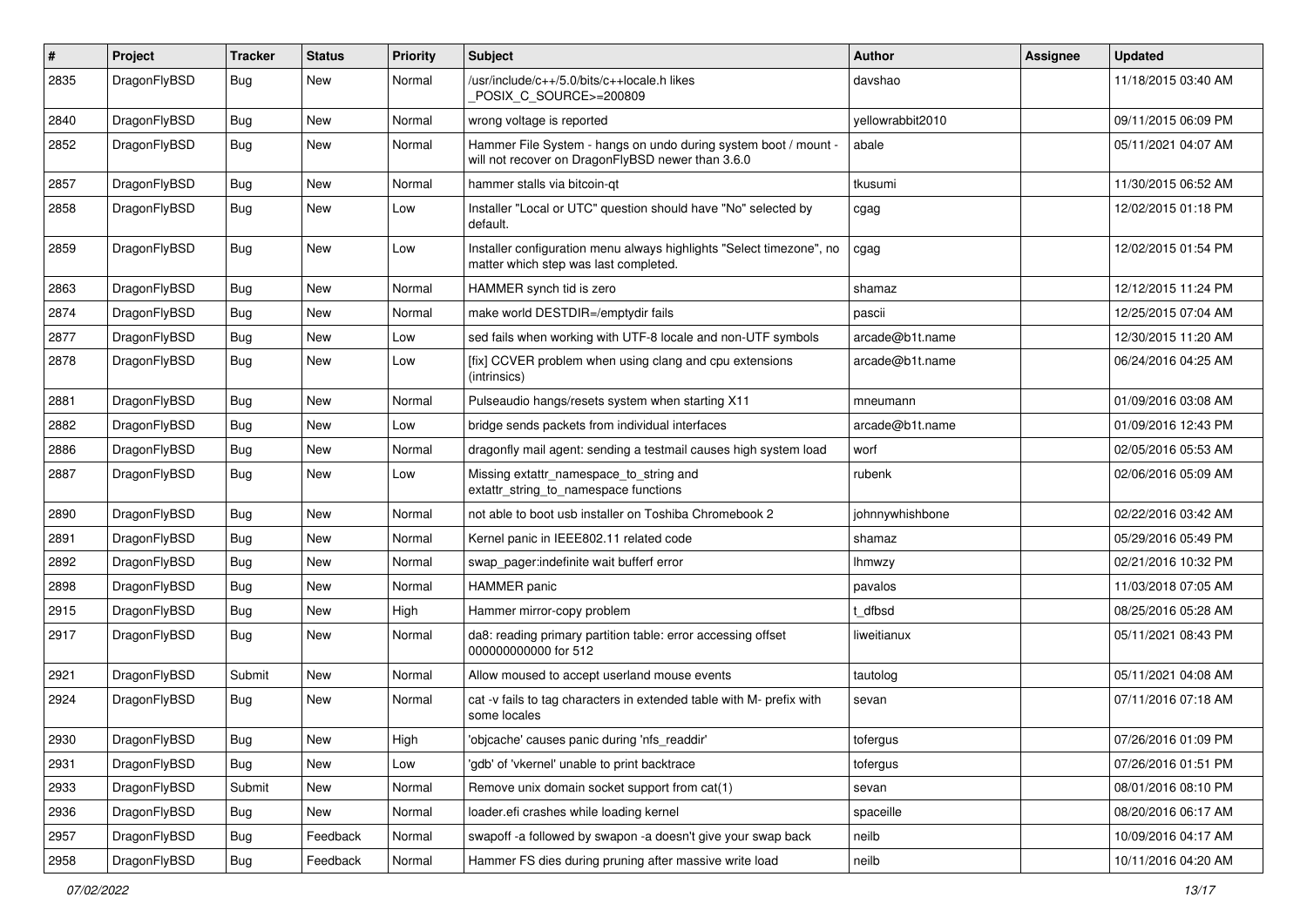| #    | Project      | <b>Tracker</b> | <b>Status</b> | <b>Priority</b> | Subject                                                                                                 | <b>Author</b>          | Assignee | <b>Updated</b>      |
|------|--------------|----------------|---------------|-----------------|---------------------------------------------------------------------------------------------------------|------------------------|----------|---------------------|
| 2970 | DragonFlyBSD | Bug            | <b>New</b>    | Normal          | kernel 4.7: "Is -I" causes panic on UDF filesystem: "bgetvp -<br>overlapping buffer"                    | peeter                 |          | 12/21/2016 02:46 AM |
| 2972 | DragonFlyBSD | <b>Bug</b>     | <b>New</b>    | Normal          | ipfw3 "deny to me" does not work correctly                                                              | mneumann               |          | 12/27/2016 12:11 PM |
| 2994 | DragonFlyBSD | <b>Bug</b>     | New           | Normal          | Intermittent boot hangs after git: hammer - HAMMER Version 7                                            | davshao                |          | 03/30/2017 02:06 PM |
| 3006 | DragonFlyBSD | Bug            | <b>New</b>    | Normal          | boot0cfg: panic in kern_udev.c in function _udev_dict_set_cstr when<br>installing in VirtualBox         | MichiGreat             |          | 04/01/2017 02:22 PM |
| 3011 | DragonFlyBSD | <b>Bug</b>     | In Progress   | Normal          | dragonfly/sys/dev/netif/re/re.c: suspicious code?                                                       | dcb                    |          | 07/29/2017 01:26 AM |
| 3018 | DragonFlyBSD | <b>Bug</b>     | New           | Normal          | sys/bus/u4b/wlan/if_run.c:5464]: (style) Redundant condition                                            | dcb                    |          | 04/11/2017 11:26 AM |
| 3021 | DragonFlyBSD | <b>Bug</b>     | In Progress   | Normal          | sys/dev/drm/i915/i915_gem_stolen.c:115]: (error) Signed integer<br>overflow for expression '65535<<20'  | dcb                    |          | 04/11/2017 12:46 PM |
| 3022 | DragonFlyBSD | <b>Bug</b>     | <b>New</b>    | Normal          | sys/dev/netif/ath/ath/if ath.c:2142: strange bitmask?                                                   | dcb                    |          | 04/11/2017 11:49 AM |
| 3024 | DragonFlyBSD | <b>Bug</b>     | New           | Low             | sys/dev/netif/wi/if wi.c:1090]: (style) Redundant condition                                             | dcb                    |          | 04/11/2017 11:56 AM |
| 3025 | DragonFlyBSD | <b>Bug</b>     | <b>New</b>    | Normal          | sys/dev/powermng/powernow/powernow.c:284: bad comparison?                                               | dcb                    |          | 09/23/2017 07:45 AM |
| 3029 | DragonFlyBSD | <b>Bug</b>     | <b>New</b>    | Normal          | Running DflyBSD 4.8 on FreeBSD bhyve as a guest                                                         | iron                   |          | 05/13/2022 04:33 AM |
| 3035 | DragonFlyBSD | Bug            | <b>New</b>    | Normal          | panic: assertion "cpu >= 0 && cpu < ncpus" failed in netisr_cpuport<br>at /usr/src/sys/net/netisr2.h:87 | masu                   |          | 05/11/2017 01:24 AM |
| 3036 | DragonFlyBSD | Bug            | <b>New</b>    | Normal          | panic in icmp_redirect_start() ASSERT_IN_NETISR(0)                                                      | tautolog               |          | 05/11/2017 07:27 PM |
| 3041 | DragonFlyBSD | Submit         | <b>New</b>    | Normal          | firmware: Remove embedding of multiple images in one module.                                            | Anonymous              |          | 12/25/2020 02:15 AM |
| 3047 | DragonFlyBSD | Bug            | New           | Normal          | HAMMER critical write error                                                                             | samuel                 |          | 06/19/2019 09:50 AM |
| 3049 | DragonFlyBSD | Bug            | New           | Normal          | panic DragonFly v4.8.1-RELEASE by mounting a malformed<br>msdosfs image [12.128]                        | open.source@ribose.com |          | 08/14/2017 02:53 AM |
| 3051 | DragonFlyBSD | Bug            | <b>New</b>    | Normal          | panic DragonFly v4.8.1-RELEASE by mounting a malformed NTFS<br>image [12.000]                           | open.source@ribose.com |          | 08/14/2017 03:20 AM |
| 3052 | DragonFlyBSD | Bug            | <b>New</b>    | Normal          | panic DragonFly v4.8.1-RELEASE by mounting a malformed NTFS<br>image [64.000]                           | open.source@ribose.com |          | 08/14/2017 03:22 AM |
| 3076 | DragonFlyBSD | Bug            | <b>New</b>    | Normal          | sys/dev/netif/ig_hal/e1000_ich8lan.c:1594: sanity checking mixup?                                       | dcb                    |          | 10/11/2017 01:58 AM |
| 3101 | DragonFlyBSD | <b>Bug</b>     | New           | Low             | PFI CGI install not working in dragonflybsd 5.0.1 USB install                                           | bnegre82               |          | 05/11/2021 04:14 AM |
| 3107 | DragonFlyBSD | <b>Bug</b>     | New           | Low             | ACPI interrupt storm when loading i915 on Lenovo T460                                                   | oyvinht                |          | 07/15/2020 07:01 AM |
| 3110 | DragonFlyBSD | <b>Bug</b>     | <b>New</b>    | Normal          | crash with ipfw3 under load                                                                             | bnegre82               |          | 12/09/2017 06:22 AM |
| 3111 | DragonFlyBSD | Bug            | In Progress   | High            | Mouse lags every second heavily under X11                                                               | mneumann               |          | 12/12/2017 09:46 PM |
| 3113 | DragonFlyBSD | Bug            | In Progress   | Urgent          | Booting vKernel fails due being out of swap space                                                       | tcullen                |          | 05/11/2021 04:14 AM |
| 3116 | DragonFlyBSD | <b>Bug</b>     | New           | Normal          | da0 detects on very big volume if to _remove_ usb install stick and<br>reboot on Intel NUC5PPYH         | dpostolov              |          | 01/07/2018 09:40 PM |
| 3117 | DragonFlyBSD | <b>Bug</b>     | New           | Normal          | Problem with colours if "intel" video-driver used                                                       | dpostolov              |          | 01/07/2018 11:35 PM |
| 3120 | DragonFlyBSD | <b>Bug</b>     | New           | Normal          | Intel AC 8260 firmware does not load                                                                    | Vintodrimmer           |          | 08/28/2018 03:30 AM |
| 3124 | DragonFlyBSD | <b>Bug</b>     | New           | High            | DragonFlyBSD 5.0.2 with Hammer2 with UEFI install doesn't boot                                          | wiesl                  |          | 06/18/2019 05:07 AM |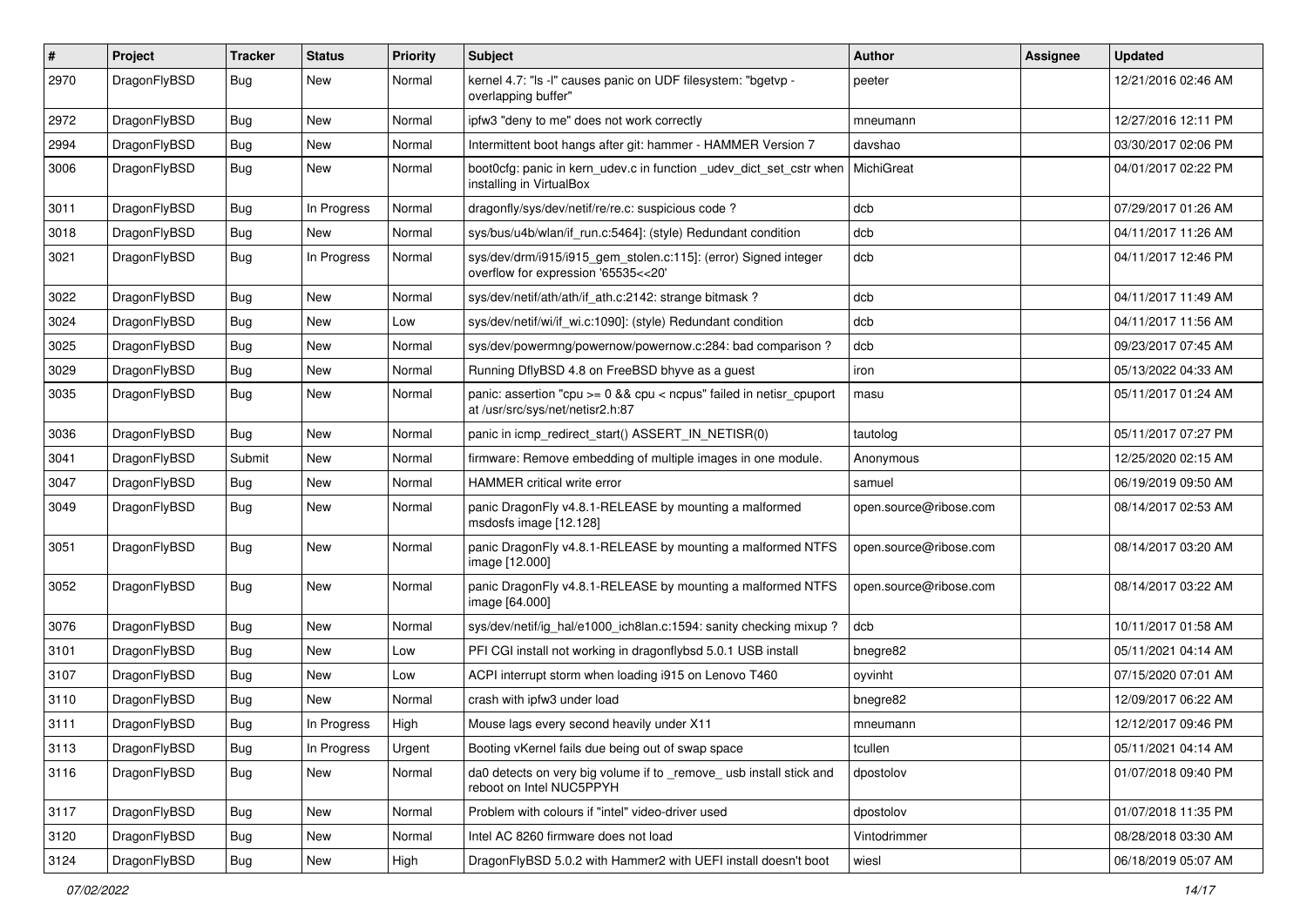| $\sharp$ | Project      | <b>Tracker</b> | <b>Status</b> | <b>Priority</b> | Subject                                                                                                                                                     | <b>Author</b>   | Assignee | <b>Updated</b>      |
|----------|--------------|----------------|---------------|-----------------|-------------------------------------------------------------------------------------------------------------------------------------------------------------|-----------------|----------|---------------------|
| 3129     | DragonFlyBSD | Bug            | New           | High            | Kernel panic with 5.2.0 on A2SDi-4C-HLN4F                                                                                                                   | stateless       |          | 04/24/2018 12:50 AM |
| 3132     | DragonFlyBSD | Bug            | <b>New</b>    | Low             | unifdef mined                                                                                                                                               | bcallah         |          | 04/26/2018 08:34 PM |
| 3134     | DragonFlyBSD | Bug            | New           | Normal          | RFC 3021 (/31 networks) appear to be unsupported                                                                                                            | jailbird        |          | 05/16/2018 11:03 PM |
| 3135     | DragonFlyBSD | Submit         | New           | Normal          | Add EVFILT RECV and EVFILT SEND                                                                                                                             | tautolog        |          | 05/25/2018 09:59 PM |
| 3139     | DragonFlyBSD | Bug            | <b>New</b>    | Normal          | USB Mouse Does Not Work in DragonflyBSD guest on VirtualBox                                                                                                 | chiguy1256      |          | 06/24/2018 10:14 PM |
| 3141     | DragonFlyBSD | Bug            | <b>New</b>    | Normal          | dhclient blocks boot process                                                                                                                                | rowo            |          | 12/16/2018 11:01 AM |
| 3142     | DragonFlyBSD | Submit         | New           | Normal          | lib/libdmsg: Unbreak using new API EVP CIPHER CTX new()                                                                                                     | tkusumi         |          | 07/08/2018 04:18 AM |
| 3143     | DragonFlyBSD | Bug            | New           | Normal          | assertion "0" failed in hammer2_inode_xop_chain_sync                                                                                                        | cbin            |          | 07/18/2018 12:50 PM |
| 3147     | DragonFlyBSD | Submit         | New           | Normal          | Enable headless installation                                                                                                                                | ddegroot        |          | 10/09/2018 01:25 PM |
| 3152     | DragonFlyBSD | <b>Bug</b>     | Feedback      | Normal          | Console's size in ttyv0 and single user mode is sticking to 80x25,<br>while ttyv1 can make use of the whole screen                                          | overtime        |          | 02/24/2019 01:08 AM |
| 3157     | DragonFlyBSD | Bug            | New           | Normal          | TP-Link UE300 not working in 5.2-RELEASE                                                                                                                    | tuxillo         |          | 11/15/2018 02:08 PM |
| 3165     | DragonFlyBSD | Bug            | <b>New</b>    | Normal          | Looping at boot time                                                                                                                                        | gop             |          | 12/28/2018 01:04 PM |
| 3170     | DragonFlyBSD | <b>Bug</b>     | New           | Normal          | repeatable nfsd crash                                                                                                                                       | tse             |          | 06/11/2020 05:52 AM |
| 3184     | DragonFlyBSD | Bug            | New           | Normal          | tsleep(9) return value when PCATCH specified                                                                                                                | tkusumi         |          | 04/03/2019 06:49 AM |
| 3189     | DragonFlyBSD | Bug            | <b>New</b>    | Normal          | Allow DragonFly Mail Agent to accept an alternate config via<br>command line switch                                                                         | iang            |          | 08/16/2021 12:42 AM |
| 3194     | DragonFlyBSD | <b>Bug</b>     | New           | High            | Hammer kernel crash on mirror-stream of PFS after upgrade<br>(assertion "cursor->flags &<br>HAMMER_CURSOR_ITERATE_CHECK" failed in<br>hammer_btree_iterate) | Anonymous       |          | 06/29/2019 01:32 PM |
| 3196     | DragonFlyBSD | Bug            | New           | Normal          | test issue after redmine upgrade (2)                                                                                                                        | tuxillo         |          | 07/05/2019 04:33 AM |
| 3197     | DragonFlyBSD | Bug            | New           | Normal          | DragonFly upgrades                                                                                                                                          | tse             |          | 04/18/2020 04:18 PM |
| 3199     | DragonFlyBSD | Bug            | New           | Normal          | PFS label not found panic                                                                                                                                   | tse             |          | 08/21/2019 03:51 AM |
| 3201     | DragonFlyBSD | Submit         | <b>New</b>    | Normal          | Fixes make search display                                                                                                                                   | htse            |          | 08/20/2021 04:02 PM |
| 3206     | DragonFlyBSD | Submit         | New           | Normal          | update psm/kbd to FreeBSD 12.0 code                                                                                                                         | htse            |          | 10/05/2019 03:49 PM |
| 3208     | DragonFlyBSD | Bug            | New           | Normal          | Crash related to nfsd                                                                                                                                       | tse             |          | 06/11/2020 05:52 AM |
| 3209     | DragonFlyBSD | Bug            | New           | Normal          | svc has some minor bugs                                                                                                                                     | arcade@b1t.name |          | 10/24/2019 09:08 AM |
| 3215     | DragonFlyBSD | Bug            | <b>New</b>    | Normal          | Hang in tcdrain(3) after write(3)                                                                                                                           | noloader        |          | 11/25/2019 03:08 PM |
| 3217     | DragonFlyBSD | <b>Bug</b>     | <b>New</b>    | Normal          | rescue tools: make install fails if rescue folder doesn't exist                                                                                             | t_dfbsd         |          | 11/27/2019 08:16 PM |
| 3218     | DragonFlyBSD | <b>Bug</b>     | <b>New</b>    | Normal          | Kernel panics are not sent to comconsole when booted over EFI                                                                                               | mqudsi          |          | 12/02/2019 08:52 PM |
| 3219     | DragonFlyBSD | <b>Bug</b>     | New           | Normal          | x11/xorg port can not be build                                                                                                                              | UlasSAYGIN      |          | 03/31/2020 08:57 AM |
| 3222     | DragonFlyBSD | <b>Bug</b>     | New           | Normal          | gcc - undefined reference to '__atomic_load' (missing libatomic?)                                                                                           | mneumann        |          | 02/08/2020 02:45 AM |
| 3224     | DragonFlyBSD | <b>Bug</b>     | New           | Normal          | Kernel panic when trying to ping6                                                                                                                           | zhtw            |          | 03/08/2020 08:55 AM |
| 3225     | DragonFlyBSD | <b>Bug</b>     | New           | Normal          | nfsd freeze when using gemu                                                                                                                                 | tse             |          | 03/17/2020 11:52 AM |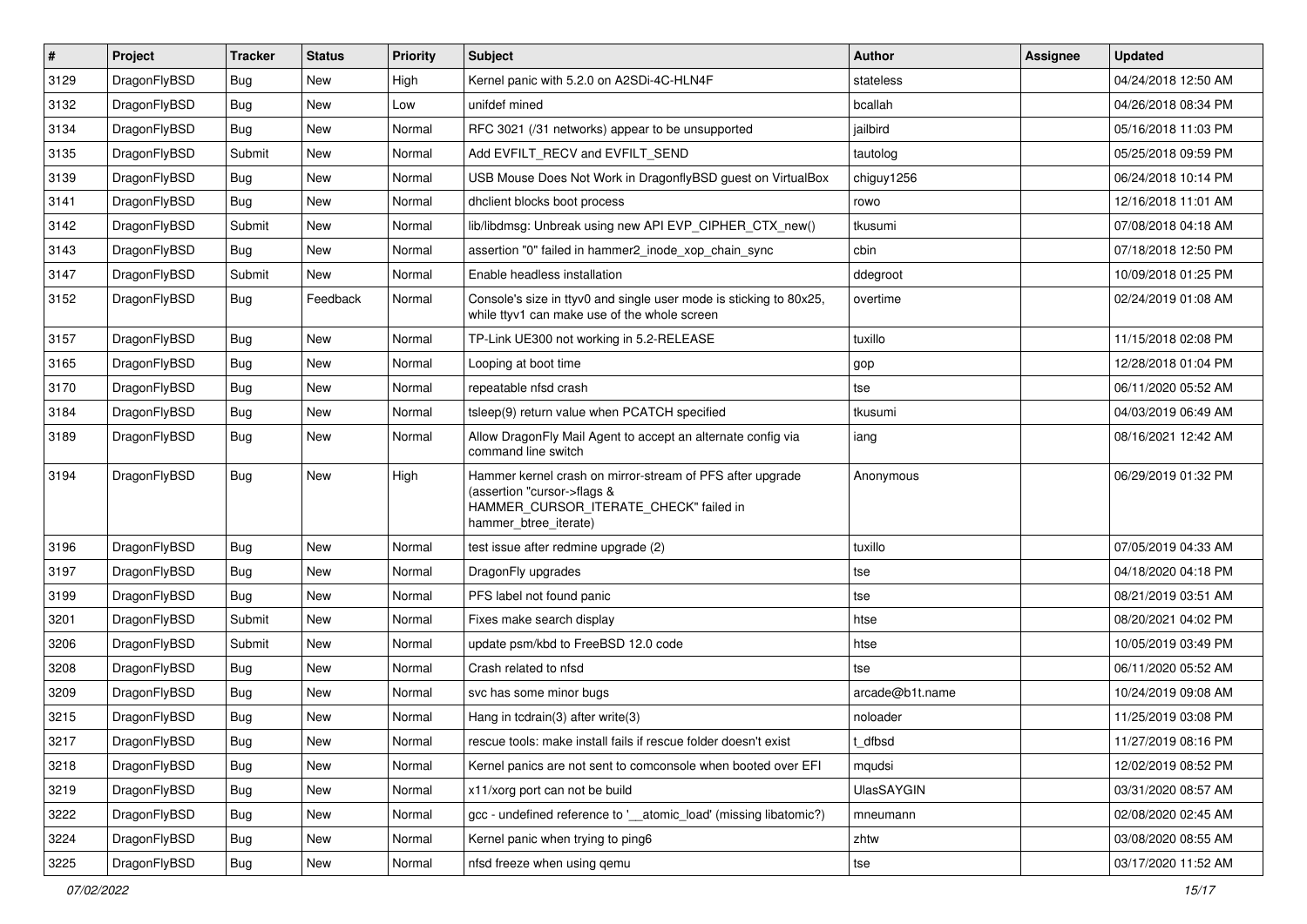| $\sharp$ | Project      | <b>Tracker</b> | <b>Status</b> | <b>Priority</b> | Subject                                                                                                   | <b>Author</b>     | Assignee | <b>Updated</b>      |
|----------|--------------|----------------|---------------|-----------------|-----------------------------------------------------------------------------------------------------------|-------------------|----------|---------------------|
| 3226     | DragonFlyBSD | Bug            | <b>New</b>    | Normal          | Xorg freezes in vm: thread stuck in "objtrm1"                                                             | peeter            |          | 04/08/2020 02:10 AM |
| 3227     | DragonFlyBSD | Submit         | New           | Normal          | Add HAMMER2 instructions in the installation medium README                                                | daftaupe          |          | 03/26/2020 03:34 PM |
| 3228     | DragonFlyBSD | Bug            | New           | Low             | pfi kif unref: state refcount $\leq$ 0 in dmesg                                                           | justin            |          | 03/05/2021 06:39 AM |
| 3231     | DragonFlyBSD | Bug            | New           | Normal          | wifi drops on 5.8                                                                                         | tse               |          | 04/06/2020 05:08 AM |
| 3235     | DragonFlyBSD | Bug            | <b>New</b>    | Normal          | Kernel panic in devfs vnops.c                                                                             | mneumann          |          | 04/28/2020 07:00 AM |
| 3238     | DragonFlyBSD | Bug            | <b>New</b>    | Normal          | race conditions when printing from vkernel console                                                        | piecuch           |          | 05/19/2020 02:50 PM |
| 3239     | DragonFlyBSD | Bug            | New           | Normal          | unable to SIGKILL glitched emacs                                                                          | piecuch           |          | 05/26/2020 03:30 AM |
| 3240     | DragonFlyBSD | Bug            | <b>New</b>    | High            | compile error because of openssl with /usr/dports/security/rhash for<br>mysql 8 install                   | <b>UlasSAYGIN</b> |          | 06/04/2020 08:05 AM |
| 3243     | DragonFlyBSD | Bug            | <b>New</b>    | Normal          | SMART status not reported properly for SSD disks                                                          | daftaupe          |          | 09/09/2020 11:03 PM |
| 3245     | DragonFlyBSD | Bug            | New           | Normal          | panic: free: guard1x fail, i915 load from loader.conf                                                     | polachok          |          | 08/21/2020 10:36 AM |
| 3246     | DragonFlyBSD | Bug            | New           | Normal          | HAMMER2 unable to handle ENOSPC properly                                                                  | tkusumi           |          | 09/04/2020 11:11 AM |
| 3247     | DragonFlyBSD | Bug            | New           | Normal          | Kernel panic doing nothing much                                                                           | phma              |          | 09/12/2020 11:40 PM |
| 3249     | DragonFlyBSD | Bug            | <b>New</b>    | Normal          | HAMMER2 fsync(2) not working properly                                                                     | tkusumi           |          | 09/21/2020 07:07 AM |
| 3252     | DragonFlyBSD | Bug            | New           | Normal          | tcsetattr/tcgetattr set errno incorrectly on non-TTY                                                      | tonyc             |          | 10/26/2020 09:34 PM |
| 3266     | DragonFlyBSD | Bug            | <b>New</b>    | High            | Filesystems broken due to "KKASSERT(count &<br>TOK_COUNTMASK);"                                           | tkusumi           |          | 03/15/2021 01:21 PM |
| 3269     | DragonFlyBSD | <b>Bug</b>     | In Progress   | Normal          | Is double-buffer'd buf still required by HAMMER2 ?                                                        | tkusumi           |          | 05/12/2021 04:09 PM |
| 3276     | DragonFlyBSD | Submit         | New           | Normal          | Add option controlling whether gpt expand expands the last partition<br>(needs testing)                   | falsifian         |          | 07/10/2021 03:35 AM |
| 3278     | DragonFlyBSD | Bug            | <b>New</b>    | Normal          | Second screen image is distorted                                                                          | arcade@b1t.name   |          | 07/10/2021 03:36 AM |
| 3280     | DragonFlyBSD | Bug            | <b>New</b>    | Normal          | KMS console and i915(4) not working in 6.0                                                                | cmusser           |          | 07/10/2021 03:35 AM |
| 3281     | DragonFlyBSD | Bug            | <b>New</b>    | Normal          | Crash after leaving unattended for a while                                                                | bhaible           |          | 07/10/2021 03:32 AM |
| 3282     | DragonFlyBSD | <b>Bug</b>     | <b>New</b>    | Normal          | unexpected errno value from fopen()                                                                       | bhaible           |          | 07/10/2021 03:34 AM |
| 3283     | DragonFlyBSD | <b>Bug</b>     | New           | Normal          | mknodat() cannot create FIFOs                                                                             | bhaible           |          | 07/10/2021 03:34 AM |
| 3284     | DragonFlyBSD | Bug            | New           | Normal          | Wrong towlower() result for U+038A                                                                        | bhaible           |          | 07/10/2021 03:34 AM |
| 3298     | DragonFlyBSD | <b>Bug</b>     | New           | Normal          | Running "w" and having logged in via XDM through VNC, "w" prints<br>an extra error message                | piecuch           |          | 10/25/2021 09:16 AM |
| 3299     | DragonFlyBSD | Bug            | In Progress   | Normal          | DragonFlyBSD reports utterly wrong uptime (most of the time, right<br>after booting in)                   | adrian            |          | 11/11/2021 01:43 PM |
| 3300     | DragonFlyBSD | <b>Bug</b>     | New           | Normal          | Running Xvnc from TigerVNC package through the INETD daemon<br>in TCP WAIT mode fails hard                | adrian            |          | 01/08/2022 04:25 AM |
| 3301     | DragonFlyBSD | <b>Bug</b>     | <b>New</b>    | Normal          | Gkrellm from the packages is not showing logged in users in main<br>window, logged in users always $== 0$ | adrian            |          | 01/08/2022 04:24 AM |
| 3302     | DragonFlyBSD | <b>Bug</b>     | New           | Normal          | Will not boot on System76 Lemur Pro (lemp10)                                                              | piecuch           |          | 11/03/2021 10:21 AM |